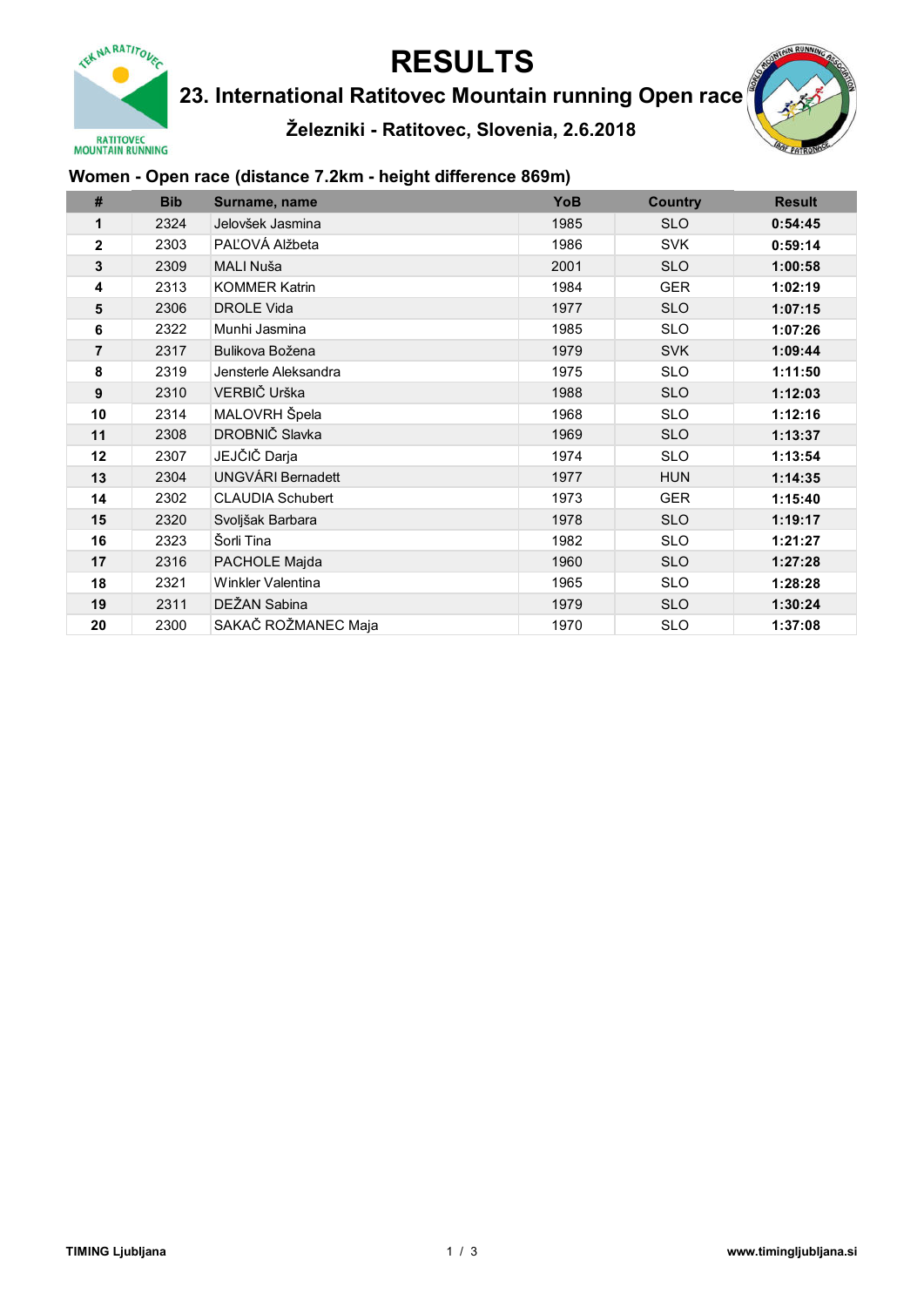

23. International Ratitovec Mountain running Open race

Železniki - Ratitovec, Slovenia, 2.6.2018



### Men - Open race (distance 10.8km - height difference 1184m)

| #                | <b>Bib</b> | Surname, name                 | YoB  | <b>Country</b> | <b>Result</b> |
|------------------|------------|-------------------------------|------|----------------|---------------|
| 1                | 2480       | Bečan Timotej                 | 1996 | <b>SLO</b>     | 1:02:33       |
| $\mathbf 2$      | 2424       | <b>ABRAM Marko</b>            | 1993 | <b>SLO</b>     | 1:16:11       |
| 3                | 2406       | ŠIFRAR Primož                 | 1975 | <b>SLO</b>     | 1:16:46       |
| 4                | 2453       | <b>MLAKAR Borut</b>           | 1974 | <b>SLO</b>     | 1:16:47       |
| 5                | 2474       | Končnik Matej                 | 1980 | <b>SLO</b>     | 1:18:49       |
| $\bf 6$          | 2428       | ŠTENKLER Denis                | 1996 | <b>SLO</b>     | 1:20:38       |
| $\overline{7}$   | 2477       | Saksida Marko                 | 1984 | <b>SLO</b>     | 1:22:27       |
| 8                | 2478       | Miklavžin Primož              | 1973 | <b>SLO</b>     | 1:22:38       |
| $\boldsymbol{9}$ | 2407       | <b>MENCINGER Jernej</b>       | 1988 | <b>SLO</b>     | 1:22:51       |
| 10               | 2469       | Šebenik Marjan                | 1967 | <b>SLO</b>     | 1:23:01       |
| 11               | 2446       | <b>LEBAN Marko</b>            | 1963 | <b>SLO</b>     | 1:24:40       |
| 12               | 2463       | Verčič Klemen                 | 1973 | <b>SLO</b>     | 1:25:04       |
| 13               | 2448       | ŠORLI Pavlo                   | 1972 | <b>SLO</b>     | 1:25:27       |
| 14               | 2405       | LOTRIČ Stane                  | 1966 | <b>SLO</b>     | 1:28:12       |
| 15               | 2468       | Spagnolli Diego               | 1968 | <b>ITA</b>     | 1:29:31       |
| 16               | 2422       | <b>JEMEC Matic</b>            | 1999 | <b>SLO</b>     | 1:30:01       |
| 17               | 2470       | Napast Frančišek              | 1974 | <b>SLO</b>     | 1:30:21       |
| 18               | 2455       | PRIMOŽIČ Igor                 | 1974 | <b>SLO</b>     | 1:31:26       |
| 19               | 2459       | Pikon Primož                  | 1988 | <b>SLO</b>     | 1:32:44       |
| 20               | 2429       | OBID Jaka                     | 1985 | <b>SLO</b>     | 1:33:35       |
| 21               | 2454       | PUSTOVRH Niko                 | 1967 | <b>SLO</b>     | 1:33:53       |
| 22               | 2431       | <b>MRAZ Borut</b>             | 1973 | <b>SLO</b>     | 1:34:10       |
| 23               | 2466       | Šuligoj Ivan                  | 1961 | <b>SLO</b>     | 1:35:01       |
| 24               | 2476       | Benčina Boštjan               | 1988 | <b>SLO</b>     | 1:35:18       |
| 25               | 2445       | FARKAŠ Mitja                  | 1979 | <b>SLO</b>     | 1:37:44       |
| 26               | 2432       | NARANJO GOMEZ Jose Manuel     | 1969 | <b>SPA</b>     | 1:37:51       |
| 27               | 2458       | Pala Peter                    | 1986 | <b>SVK</b>     | 1:37:59       |
| 28               | 2447       | ŠTEFE Janez                   | 1964 | <b>SLO</b>     | 1:38:21       |
| 29               | 2472       | Peruš Boris                   | 1971 | <b>SLO</b>     | 1:38:25       |
| 30               | 2426       | LIČEN Viktor                  | 1978 | <b>SLO</b>     | 1:38:30       |
| 31               | 2457       | Opalinski Arkadiuss           | 1982 | <b>POL</b>     | 1:39:20       |
| 32               | 2420       | <b>HOLDER Stephen Charles</b> | 1967 | <b>GBR</b>     | 1:39:28       |
| 33               | 2443       | <b>CIMERMAN Stanislav</b>     | 1967 | <b>SLO</b>     | 1:39:36       |
| 34               | 2450       | MARKOČ Teodor                 | 1978 | <b>SLO</b>     | 1:40:13       |
| 35               | 2473       | Cankar Janez                  | 1977 | <b>SLO</b>     | 1:40:43       |
| 36               | 2440       | <b>KUTNJAK Leon</b>           | 1972 | <b>SLO</b>     | 1:40:55       |
| 37               | 2475       | Tanasič Marko                 | 1968 | <b>SLO</b>     | 1:41:32       |
| 38               | 2439       | <b>JONTES Roman</b>           | 1972 | <b>SLO</b>     | 1:42:40       |
| 39               | 2471       | Klavžar Erik                  | 1979 | <b>SLO</b>     | 1:43:22       |
| 40               | 2467       | Ručigaj Zdravc                | 1952 | <b>SLO</b>     | 1:43:28       |
| 41               | 2441       | <b>MALI</b> Tone              | 1975 | <b>SLO</b>     | 1:44:06       |
| 42               | 2479       | Poljšok Aljoša                | 1976 | <b>SLO</b>     | 1:44:36       |
| 43               | 2403       | SAKAČ Damjan                  | 1972 | <b>SLO</b>     | 1:45:29       |
| 44               | 2409       | PIRC Franci                   | 1965 | <b>SLO</b>     | 1:45:54       |
| 45               | 2430       | NIKOLOV Djordje               | 1957 | <b>SLO</b>     | 1:46:34       |
| 46               | 2417       | JEMEC Blaž                    | 1969 | <b>SLO</b>     | 1:47:00       |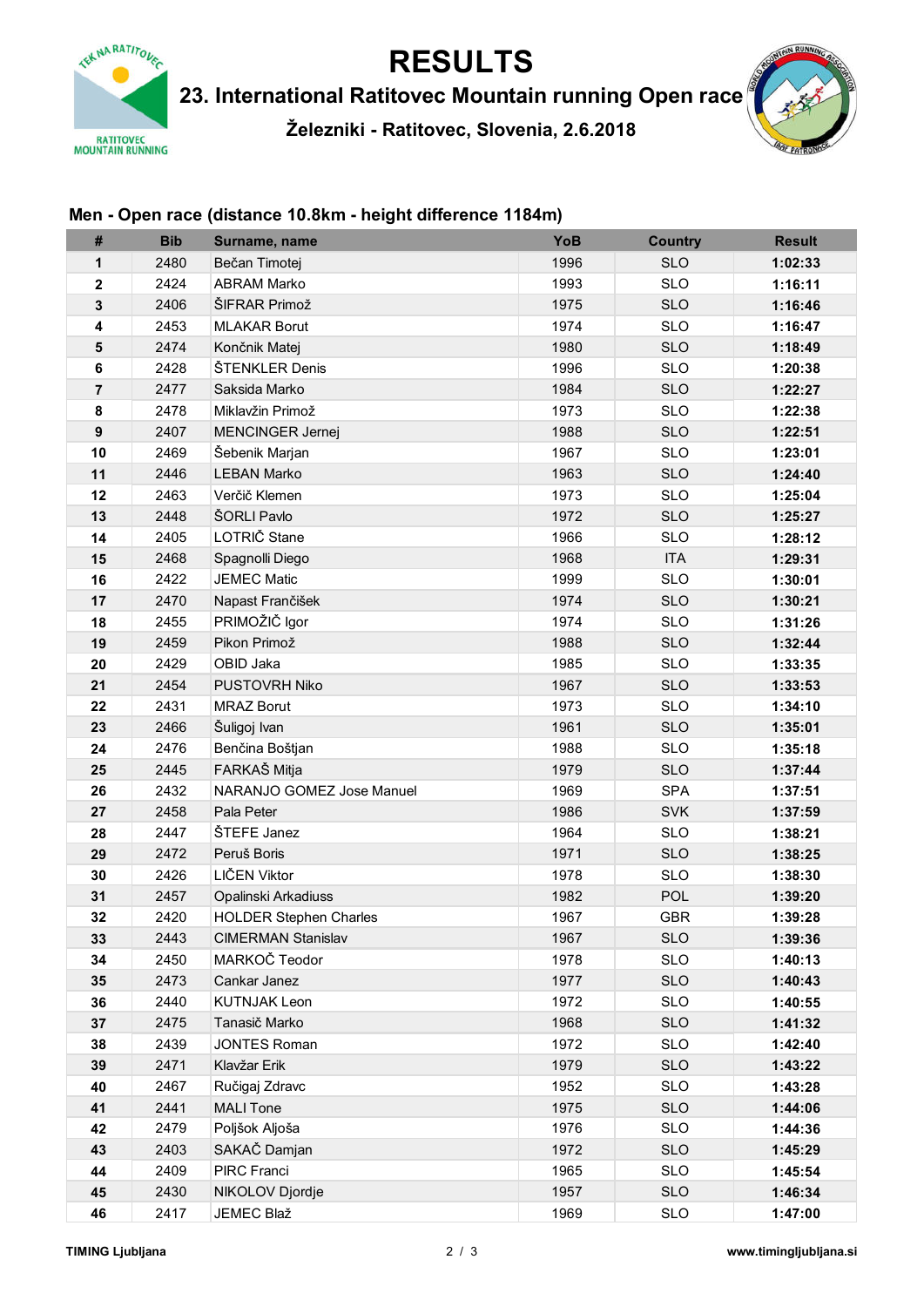

23. International Ratitovec Mountain running Open race

Železniki - Ratitovec, Slovenia, 2.6.2018



### Men - Open race (distance 10.8km - height difference 1184m)

| n<br>,,, | <b>Bib</b> | Surname, name | YoB  | Country    | <b>Result</b> |
|----------|------------|---------------|------|------------|---------------|
| 47       | 2464       | Debeliak Jože | 1987 | <b>SLO</b> | 1:48:44       |
| 48       | 2462       | Rusian Simon  | 1984 | <b>SLO</b> | 1:58:49       |
| 49       | 2444       | VRHUNC Jože   | 1949 | <b>SLO</b> | 2:17:30       |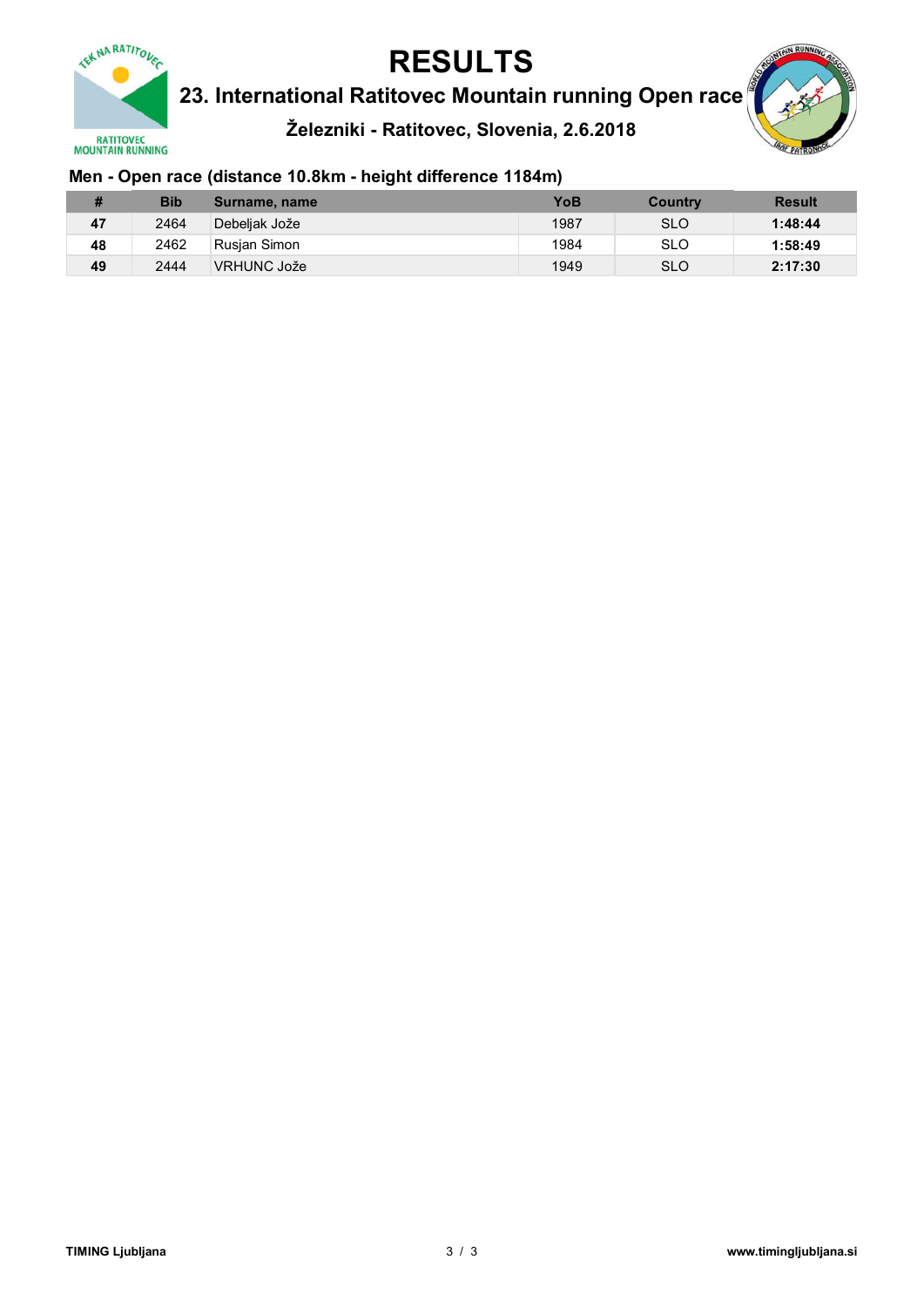

**18. World Masters Mountain Running Championships**

**Železniki - Ratitovec, Slovenia, 2.6.2018**



### **Women W75 (distance 7.2km - height difference 869m)**

| # | <b>Bib</b> | Surname, name             | YoB  | <b>Country</b> | <b>Result</b> |
|---|------------|---------------------------|------|----------------|---------------|
|   | 2100       | NAGELL-DAHL Halldis Marit | 1942 | <b>NOR</b>     | 1:33:58       |
| 2 | 2101       | CARLSEN Eva               | 1940 | <b>NOR</b>     | 1:38:15       |
| 3 | 2103       | <b>SELLAN lole</b>        | 1940 | ITA            | 1:47:17       |
|   | 2102       | <b>FUREGON Erminia</b>    | 1942 | ITA            | 1:48:46       |
| 5 | 2105       | FRAGIACOMO Cristina       | 1938 | ITA            | 2:00:49       |

#### **Men M75 (distance 7.2km - height difference 869m)**

| #            | <b>Bib</b> | Surname, name            | YoB  | <b>Country</b> | <b>Result</b> |
|--------------|------------|--------------------------|------|----------------|---------------|
|              | 2202       | <b>INNOCENTE Bruno</b>   | 1943 | <b>ITA</b>     | 1:09:51       |
| $\mathbf{2}$ | 2205       | <b>SEIFFERT Gerold</b>   | 1940 | <b>GER</b>     | 1:13:38       |
| 3            | 2201       | <b>GROSS Georg</b>       | 1938 | <b>GER</b>     | 1:15:26       |
| 4            | 2456       | <b>KRUPSKYY Vastl</b>    | 1940 | <b>UKR</b>     | 1:21:04       |
| 5            | 2204       | FIAMIN Ivan              | 1941 | <b>SVK</b>     | 1:21:46       |
| 6            | 2207       | FLORJANČIČ Ivan          | 1941 | <b>SLO</b>     | 1:24:39       |
| 7            | 2200       | <b>VOLSKYI Oleksandr</b> | 1940 | <b>UKR</b>     | 1:38:05       |
| 8            | 2216       | <b>TRONTELJ Miro</b>     | 1940 | <b>SLO</b>     | 1:52:52       |

#### **Women W70 (distance 7.2km - height difference 869m)**

| #            | <b>Bib</b> | Surname, name                     | YoB  | <b>Country</b> | <b>Result</b> |
|--------------|------------|-----------------------------------|------|----------------|---------------|
|              | 1905       | OLMA Irmgard                      | 1948 | <b>GER</b>     | 1:21:31       |
| $\mathbf{2}$ | 1904       | PRYMAKOWSKA Barbara               | 1943 | POL            | 1:22:38       |
| 3            | 1903       | ROCNAKOVA Miloslava               | 1945 | CZE            | 1:29:23       |
| 4            | 1910       | <b>DEL BARBA Eugenia</b>          | 1946 | <b>ITA</b>     | 1:32:54       |
| 5            | 1909       | MIRRA Anna Pia                    | 1948 | <b>ITA</b>     | 1:45:46       |
| 6            | 1901       | <b>WIKELEY Margaret</b>           | 1945 | <b>GBR</b>     | 1:45:51       |
| 7            | 1907       | <b>BRUNO DI CLARAFOND Daniela</b> | 1944 | <b>ITA</b>     | 2:12:03       |
| 8            | 1911       | <b>HOČEVAR TRONTELJ Silva</b>     | 1943 | <b>SLO</b>     | 2:17:55       |

#### **Men M70 (distance 7.2km - height difference 869m)**

| #            | <b>Bib</b> | Surname, name            | <b>YoB</b> | <b>Country</b> | <b>Result</b> |
|--------------|------------|--------------------------|------------|----------------|---------------|
| 1            | 2016       | <b>VALLE Franco</b>      | 1948       | <b>ITA</b>     | 1:02:01       |
| $\mathbf{2}$ | 2004       | <b>PATTERSON James</b>   | 1946       | <b>GBR</b>     | 1:06:23       |
| 3            | 2018       | <b>PUGLISI Salvatore</b> | 1947       | ITA.           | 1:07:17       |
| 4            | 2006       | <b>MILLIGAN Douglas</b>  | 1946       | <b>GBR</b>     | 1:08:00       |
| 5            | 2009       | <b>MILAN Claudio</b>     | 1946       | <b>ITA</b>     | 1:09:01       |
| 6            | 2002       | VAN NOTEN Omer           | 1947       | <b>BEL</b>     | 1:11:39       |
| 7            | 2000       | <b>ALOIS Fink</b>        | 1947       | <b>AUT</b>     | 1:12:04       |
| 8            | 2003       | <b>BIANCHI Walter</b>    | 1946       | <b>ITA</b>     | 1:12:30       |
| 9            | 2008       | <b>IMBROSCI Vincenzo</b> | 1944       | <b>ITA</b>     | 1:12:51       |
| 10           | 2014       | JELENC Ivo Janez         | 1948       | <b>SLO</b>     | 1:15:41       |
| 11           | 2019       | <b>WALTON John</b>       | 1948       | <b>AUS</b>     | 1:17:23       |
| 12           | 2001       | <b>VRBNJAK Karl</b>      | 1945       | <b>SLO</b>     | 1:25:55       |
| 13           | 2010       | MATIAŠEK Petr            | 1946       | CZE            | 1:29:18       |
| 14           | 2005       | <b>CULOS Egidio</b>      | 1943       | <b>ITA</b>     | 1:32:54       |
| 15           | 2012       | <b>NOLZ Guenther</b>     | 1948       | <b>AUT</b>     | 1:42:15       |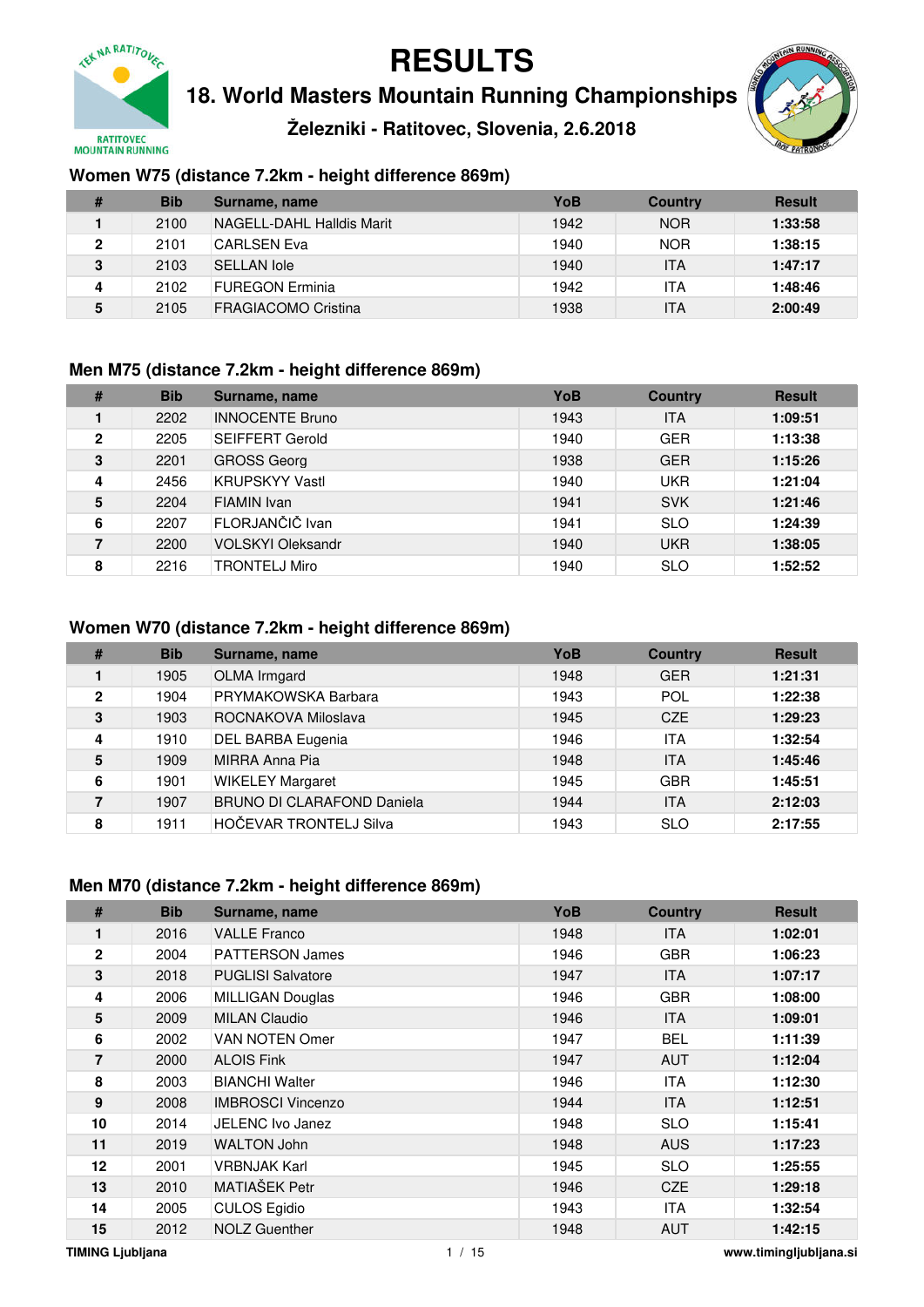

**18. World Masters Mountain Running Championships**

**Železniki - Ratitovec, Slovenia, 2.6.2018**



### **Men M70 (distance 7.2km - height difference 869m)**

|    | <b>Bib</b> | Surname, name       |      |     | Resul         |
|----|------------|---------------------|------|-----|---------------|
| 16 | 2007       | <b>WIKELEY Alan</b> | 1944 | GBR | . 7<br>, ۱. ت |

#### **Women W65 (distance 7.2km - height difference 869m)**

| #            | <b>Bib</b> | Surname, name            | YoB  | <b>Country</b> | <b>Result</b> |
|--------------|------------|--------------------------|------|----------------|---------------|
|              | 1703       | <b>GALBANI Annamaria</b> | 1952 | <b>ITA</b>     | 1:06:36       |
| $\mathbf{2}$ | 1704       | <b>PATTIS Rosy</b>       | 1952 | ITA            | 1:09:35       |
| 3            | 1702       | SIKORA Alicja            | 1952 | POL            | 1:10:16       |
| 4            | 1701       | PAUL Bärbel              | 1953 | <b>GER</b>     | 1:13:16       |
| 5            | 1706       | <b>GRM Olga</b>          | 1949 | <b>SLO</b>     | 1:14:22       |
| 6            | 1709       | <b>MARTINI Gabriella</b> | 1951 | <b>ITA</b>     | 1:22:19       |
| 7            | 1700       | <b>PAUL Gillian</b>      | 1949 | <b>GBR</b>     | 1:28:28       |
| 8            | 1708       | <b>GROLIG Dorothea</b>   | 1951 | <b>AUT</b>     | 1:28:47       |
| 9            | 1710       | <b>FLUNGER Rosi</b>      | 1952 | <b>AUT</b>     | 1:32:58       |
| 10           | 1707       | KEPRTOVÁ Miloslava       | 1948 | CZE            | 1:46:50       |

#### **Men M65 (distance 7.2km - height difference 869m)**

| #              | <b>Bib</b> | Surname, name             | YoB  | <b>Country</b> | <b>Result</b> |
|----------------|------------|---------------------------|------|----------------|---------------|
| 1              | 1811       | <b>ACCALAI Adolfo</b>     | 1950 | <b>ITA</b>     | 0:55:56       |
| $\overline{2}$ | 1823       | <b>ANDRICH Ivo</b>        | 1949 | <b>ITA</b>     | 0:56:44       |
| 3              | 1816       | PORTIGLIOTTI Marino       | 1953 | <b>ITA</b>     | 0:57:47       |
| 4              | 1819       | <b>VOGLER Reinhart</b>    | 1950 | <b>GER</b>     | 0:58:55       |
| 5              | 1830       | <b>BARONI Antonio</b>     | 1952 | <b>ITA</b>     | 0:59:34       |
| 6              | 1824       | RIHTARIC Marjan           | 1951 | <b>SLO</b>     | 0:59:45       |
| $\overline{7}$ | 1807       | RADOMSKI Zbigniew         | 1951 | POL            | 1:01:13       |
| 8              | 1826       | KOVÁČ Miroslav            | 1952 | <b>SVK</b>     | 1:02:15       |
| 9              | 1825       | <b>BLUM Siegfried</b>     | 1950 | <b>GER</b>     | 1:02:26       |
| 10             | 1813       | <b>JASEK Tadeusz</b>      | 1951 | POL            | 1:03:23       |
| 11             | 1801       | <b>DAUDRICH Viktor</b>    | 1950 | <b>GER</b>     | 1:04:24       |
| 12             | 1810       | <b>SVITAK Stanislav</b>   | 1950 | <b>SVK</b>     | 1:05:09       |
| 13             | 1828       | <b>POLES Vittorio</b>     | 1950 | <b>ITA</b>     | 1:05:27       |
| 14             | 1817       | LAŠŠÁK Dušan              | 1951 | <b>SVK</b>     | 1:05:36       |
| 15             | 1814       | LOTRIČ Marjan             | 1951 | <b>SLO</b>     | 1:05:56       |
| 16             | 1809       | SIKORA Stefan             | 1949 | POL            | 1:06:59       |
| 17             | 1803       | <b>PUDGAR Danilo</b>      | 1952 | <b>SLO</b>     | 1:08:28       |
| 18             | 1829       | <b>CANTAMESSI Giorgio</b> | 1951 | <b>ITA</b>     | 1:09:18       |
| 19             | 1831       | <b>BONASSI Luciano</b>    | 1953 | <b>ITA</b>     | 1:09:29       |
| 20             | 1800       | MÉCHAUSSIE Daniel         | 1950 | <b>FRA</b>     | 1:09:42       |
| 21             | 1812       | <b>RONCHI Guerino</b>     | 1951 | <b>ITA</b>     | 1:09:55       |
| 22             | 1820       | <b>MUELLER Helmut</b>     | 1950 | <b>ITA</b>     | 1:10:09       |
| 23             | 1818       | <b>VRTAK Jozef</b>        | 1952 | <b>SVK</b>     | 1:15:53       |
| 24             | 1808       | <b>BROWN William John</b> | 1952 | <b>IRL</b>     | 1:22:33       |
| 25             | 1815       | <b>SACHS Werner</b>       | 1953 | <b>GER</b>     | 1:26:18       |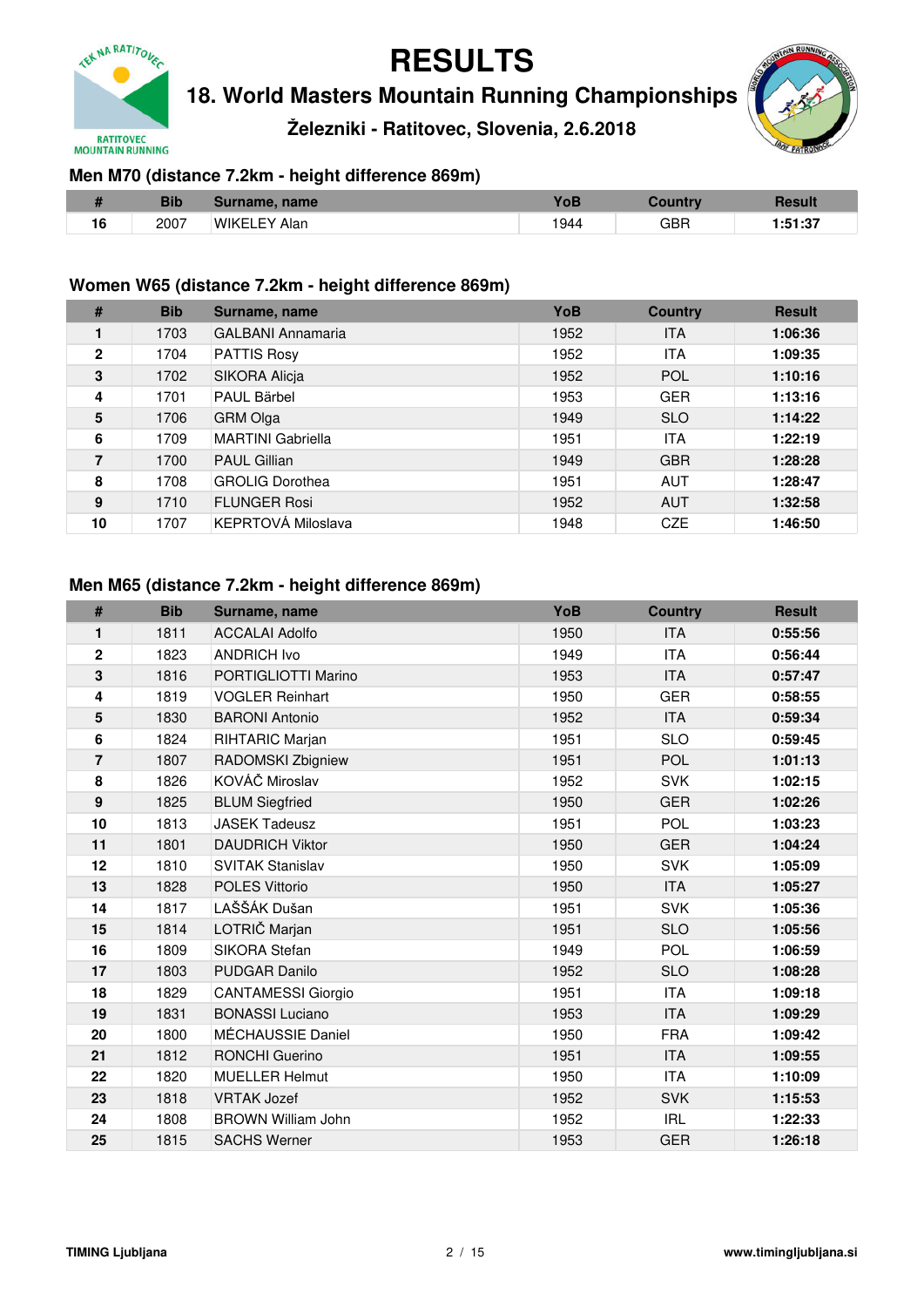

**18. World Masters Mountain Running Championships**

**Železniki - Ratitovec, Slovenia, 2.6.2018**



### **Women W60 (distance 7.2km - height difference 869m)**

| #            | <b>Bib</b> | Surname, name            | YoB  | <b>Country</b> | <b>Result</b> |
|--------------|------------|--------------------------|------|----------------|---------------|
| 1            | 1411       | PAULŮ Blanka             | 1954 | CZE            | 1:00:23       |
| $\mathbf{2}$ | 1407       | <b>SACHS Christine</b>   | 1957 | <b>GER</b>     | 1:02:25       |
| 3            | 1405       | <b>BERGLER Uschi</b>     | 1958 | <b>GER</b>     | 1:07:15       |
| 4            | 1410       | MEŽA Boža                | 1957 | <b>SLO</b>     | 1:09:30       |
| 5            | 1409       | <b>ZIPPERLE Marlene</b>  | 1954 | <b>ITA</b>     | 1:09:35       |
| 6            | 1404       | <b>HOFFMANN Brigitte</b> | 1957 | <b>GER</b>     | 1:11:56       |
| 7            | 1402       | <b>BUDINSKÁ Eva</b>      | 1956 | <b>SVK</b>     | 1:12:07       |
| 8            | 1535       | DALL' ARMI Ivana         | 1953 | <b>ITA</b>     | 1:16:18       |
| 9            | 1403       | <b>HARMATOVÁ Marta</b>   | 1955 | <b>SVK</b>     | 1:16:41       |
| 10           | 1412       | ČUFER Milojka            | 1954 | <b>SLO</b>     | 1:20:30       |
| 11           | 1401       | <b>PATTON Dot</b>        | 1955 | <b>GBR</b>     | 1:23:09       |
| 12           | 1400       | <b>MOTTRAM Jane</b>      | 1954 | <b>GBR</b>     | 1:27:33       |
| 13           | 1408       | CHRENKOVÁ Gizela         | 1954 | <b>SVK</b>     | 1:29:06       |
| 14           | 1413       | PROCHAZKOVA Irena        | 1957 | <b>CZE</b>     | 1:32:01       |
| 15           | 1406       | CIZMESIYA Angelika       | 1954 | <b>ITA</b>     | 1:33:45       |

#### **Men M60 (distance 7.2km - height difference 869m)**

| #              | <b>Bib</b> | Surname, name             | YoB  | <b>Country</b> | <b>Result</b> |
|----------------|------------|---------------------------|------|----------------|---------------|
| 1              | 1520       | SMRČKA Miloš              | 1954 | CZE            | 0:51:04       |
| $\mathbf 2$    | 1508       | <b>FLUNGER Peter</b>      | 1954 | <b>AUT</b>     | 0:52:20       |
| 3              | 1534       | <b>PRAGER Franz</b>       | 1957 | <b>GER</b>     | 0:53:11       |
| 4              | 1506       | <b>MCDONALD Martin</b>    | 1956 | <b>IRL</b>     | 0:54:01       |
| 5              | 1523       | <b>TASSI Pier Alberto</b> | 1957 | <b>ITA</b>     | 0:54:26       |
| 6              | 1525       | <b>FISCHER Georg</b>      | 1958 | <b>GER</b>     | 0:55:34       |
| $\overline{7}$ | 1532       | MELICHERČÍK Bohuslav      | 1957 | <b>SVK</b>     | 0:57:00       |
| 8              | 1517       | <b>JESENKO Andrej</b>     | 1957 | <b>SLO</b>     | 0:58:00       |
| 9              | 1536       | <b>ENGLARO Gian Paolo</b> | 1956 | <b>ITA</b>     | 0:58:24       |
| 10             | 1537       | KOLÍNEK František         | 1956 | CZE            | 0:59:11       |
| 11             | 1531       | <b>OFNER Josef</b>        | 1956 | <b>AUT</b>     | 1:00:33       |
| 12             | 1519       | <b>HOERMANN Otto</b>      | 1955 | <b>GER</b>     | 1:00:45       |
| 13             | 1511       | <b>NEUKOMM Remo</b>       | 1953 | <b>ITA</b>     | 1:02:27       |
| 14             | 1500       | <b>PACHER Hermann</b>     | 1956 | <b>GER</b>     | 1:03:16       |
| 15             | 1507       | <b>JURINA Ján</b>         | 1954 | <b>SVK</b>     | 1:05:19       |
| 16             | 1540       | <b>WOLTER Michael</b>     | 1954 | <b>GER</b>     | 1:06:20       |
| 17             | 1501       | PAPIČ Milivoj             | 1956 | <b>SLO</b>     | 1:07:44       |
| 18             | 1515       | <b>KNAVS Anton</b>        | 1956 | <b>SLO</b>     | 1:08:44       |
| 19             | 1503       | <b>URBAN Josef</b>        | 1956 | CZE            | 1:09:19       |
| 20             | 1518       | <b>CIRESA Vittorio</b>    | 1956 | <b>ITA</b>     | 1:11:45       |
| 21             | 1512       | <b>LOHN Miklos</b>        | 1956 | <b>HUN</b>     | 1:11:48       |
| 22             | 1529       | <b>SOBEK Miroslav</b>     | 1956 | <b>SVK</b>     | 1:12:32       |
| 23             | 1526       | <b>READ David C</b>       | 1957 | <b>GBR</b>     | 1:14:12       |
| 24             | 1528       | <b>BENČ Marián</b>        | 1955 | <b>SVK</b>     | 1:14:19       |
| 25             | 1524       | KOGOVŠEK Stane            | 1956 | <b>SLO</b>     | 1:14:31       |
| 26             | 1530       | <b>DULEBA Andrej</b>      | 1958 | <b>SVK</b>     | 1:15:39       |
| 27             | 1521       | MANIAGO Bruno             | 1953 | <b>ITA</b>     | 1:16:30       |
| 28             | 1502       | <b>HANLON Dave</b>        | 1957 | <b>GBR</b>     | 1:17:20       |
| 29             | 1509       | FONYÓ SEN Sándor          | 1956 | <b>HUN</b>     | 1:24:01       |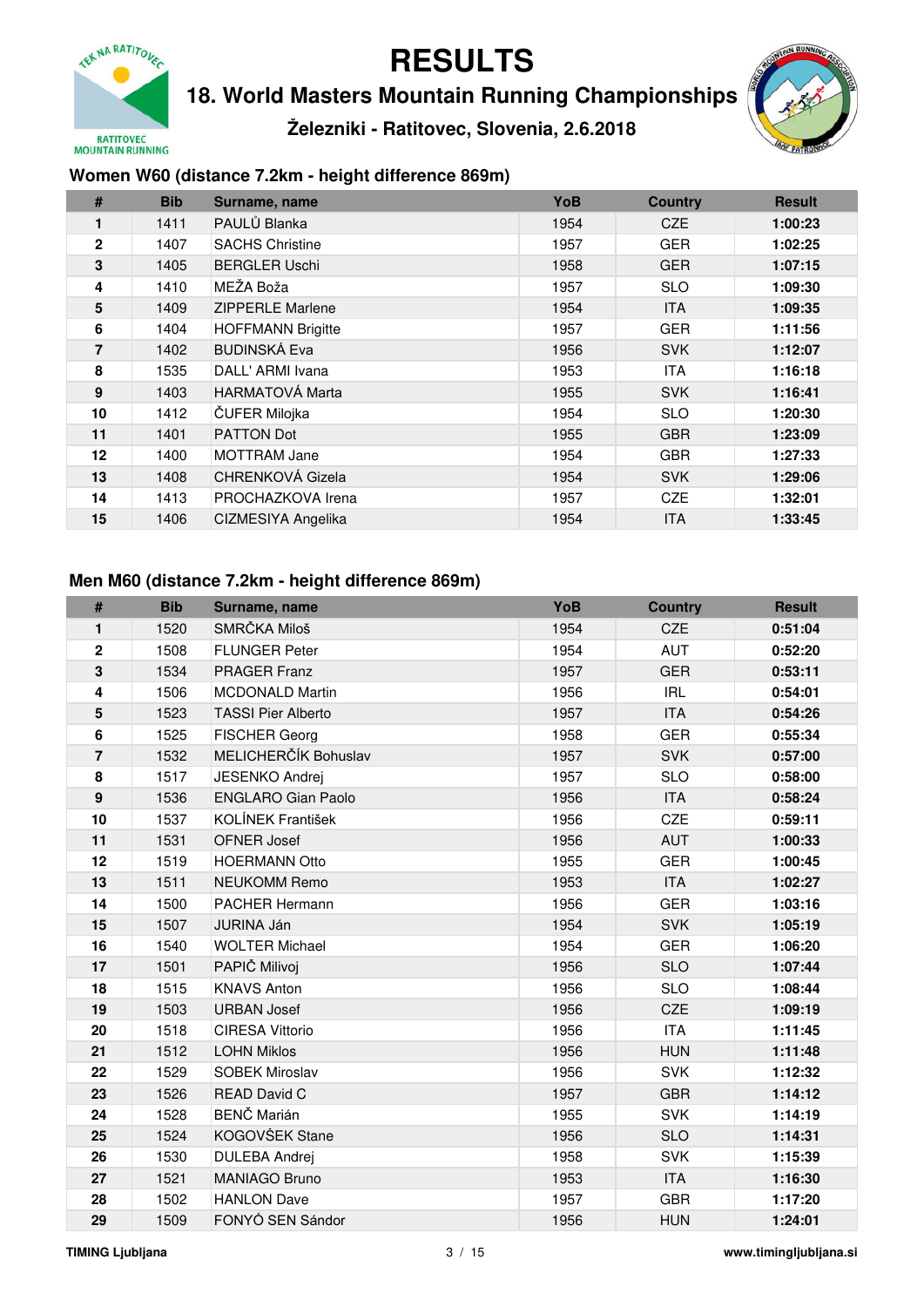

**18. World Masters Mountain Running Championships**

**Železniki - Ratitovec, Slovenia, 2.6.2018**



### **Men M60 (distance 7.2km - height difference 869m)**

|    | Bib  | Surname, name                | YoB  | <b>Country</b> | <b>Result</b> |
|----|------|------------------------------|------|----------------|---------------|
| 30 | 1516 | <sup>∣</sup> TICHÝ František | 1955 | SVK            | 1:28:46       |
| 31 | 1533 | <b>DILLON Kevin</b>          | 1954 | GBR            | 1:48:07       |

#### **Women W55 (distance 7.2km - height difference 869m)**

| #                 | <b>Bib</b> | Surname, name                   | YoB  | <b>Country</b> | <b>Result</b> |
|-------------------|------------|---------------------------------|------|----------------|---------------|
| 1                 | 1108       | HEILIG-DUVENTÄSTER Marie-Luise  | 1961 | <b>GER</b>     | 0:59:25       |
| $\overline{2}$    | 1109       | <b>AGUADO MORI Ana Cristina</b> | 1959 | <b>SPA</b>     | 0:59:48       |
| 3                 | 1118       | ZATORSKA Izabela                | 1962 | <b>POL</b>     | 1:00:41       |
| 4                 | 1112       | <b>FLEXEDER Sieglinde</b>       | 1959 | <b>GER</b>     | 1:02:01       |
| 5                 | 1114       | PELLICIOLI Elisa                | 1959 | <b>ITA</b>     | 1:02:13       |
| 6                 | 1117       | <b>VAVRUSOVA Helena</b>         | 1961 | <b>CZE</b>     | 1:03:35       |
| $\overline{7}$    | 1116       | <b>WEST Suzy</b>                | 1963 | <b>USA</b>     | 1:03:48       |
| 8                 | 1115       | <b>GRICINI Eleonora</b>         | 1961 | <b>ITA</b>     | 1:05:33       |
| 9                 | 1102       | <b>FUHRMANN Carmen</b>          | 1959 | <b>GER</b>     | 1:05:58       |
| 10                | 1100       | <b>HOBBS Nancy Hobbs</b>        | 1960 | <b>USA</b>     | 1:06:55       |
| 11                | 1119       | JANCOVÁ Oľga                    | 1961 | <b>SVK</b>     | 1:08:13       |
| $12 \overline{ }$ | 1106       | CASADIO Monica                  | 1959 | <b>ITA</b>     | 1:08:54       |
| 13                | 1113       | ŠORLI Marta                     | 1962 | <b>SLO</b>     | 1:10:18       |
| 14                | 1103       | PŠTROSSOVÁ Marie                | 1959 | <b>CZE</b>     | 1:11:22       |
| 15                | 1111       | <b>MEDJA Marija</b>             | 1961 | <b>SLO</b>     | 1:13:44       |
| 16                | 1104       | POPRACOVÁ Drahomíra             | 1958 | <b>SVK</b>     | 1:14:39       |
| 17                | 1122       | DI LENARDO Simonetta            | 1959 | <b>ITA</b>     | 1:14:44       |
| 18                | 1121       | <b>BUZZI Miriam</b>             | 1960 | <b>ITA</b>     | 1:14:57       |
| 19                | 1107       | SEJKOROVÁ Lenka                 | 1963 | <b>CZE</b>     | 1:19:22       |
| 20                | 1110       | <b>BLACKBURN Anna</b>           | 1959 | <b>GBR</b>     | 1:19:30       |
| 21                | 1120       | <b>MARENDA Delfina</b>          | 1960 | <b>ITA</b>     | 1:31:31       |

#### **Men M55 (distance 7.2km - height difference 869m)**

| #            | <b>Bib</b> | Surname, name              | <b>YoB</b> | <b>Country</b> | <b>Result</b> |
|--------------|------------|----------------------------|------------|----------------|---------------|
| 1            | 1257       | <b>TORRESANI Franco</b>    | 1962       | <b>ITA</b>     | 0:47:31       |
| $\mathbf{2}$ | 1247       | <b>DONNELLY Colin</b>      | 1959       | <b>GBR</b>     | 0:48:00       |
| 3            | 1213       | <b>WHITLIE Stewart</b>     | 1962       | <b>GBR</b>     | 0:48:29       |
| 4            | 1237       | <b>DZIEGIELEWSKI Marek</b> | 1962       | <b>POL</b>     | 0:48:50       |
| 5            | 1234       | STRÁNSKÝ Aleš              | 1960       | <b>CZE</b>     | 0:50:59       |
| 6            | 1205       | <b>WOODS Guy</b>           | 1962       | <b>GBR</b>     | 0:51:03       |
| 7            | 1207       | SMOLIĆ Nikola              | 1961       | <b>CRO</b>     | 0:51:44       |
| 8            | 1222       | BORRAJO DEL RIO Fernando   | 1962       | <b>SPA</b>     | 0:51:59       |
| 9            | 1215       | <b>MCNEILLY Deon</b>       | 1962       | <b>GBR</b>     | 0:52:39       |
| 10           | 1252       | <b>BORTOLUZZI Luigi</b>    | 1961       | <b>ITA</b>     | 0:52:53       |
| 11           | 1200       | PIECZUROWSKI Sławomir      | 1960       | <b>POL</b>     | 0:53:36       |
| 12           | 1216       | TERAŽ Franci               | 1962       | <b>SLO</b>     | 0:53:47       |
| 13           | 1239       | <b>WORSLEY Steven</b>      | 1963       | <b>GBR</b>     | 0:54:38       |
| 14           | 1224       | <b>KUITTINEN Juhani</b>    | 1962       | <b>FIN</b>     | 0:54:59       |
| 15           | 1253       | DE PELLEGRIN Gianfranco    | 1958       | <b>ITA</b>     | 0:55:00       |
| 16           | 1250       | <b>VALOTTI Stefano</b>     | 1960       | <b>ITA</b>     | 0:55:21       |
| 17           | 1217       | MRAK Dušan                 | 1961       | <b>SLO</b>     | 0:55:27       |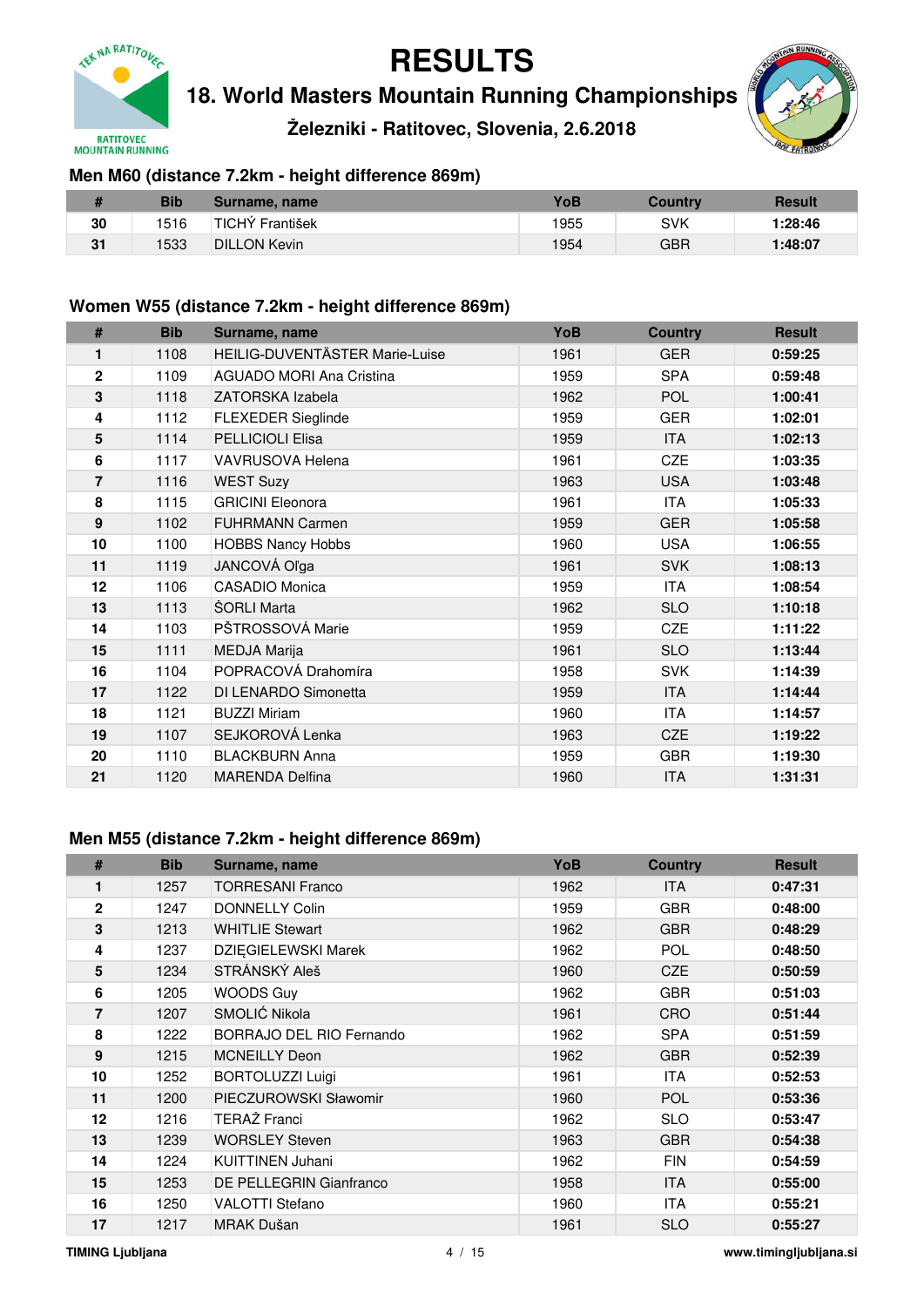

**18. World Masters Mountain Running Championships**

**Železniki - Ratitovec, Slovenia, 2.6.2018**



### **Men M55 (distance 7.2km - height difference 869m)**

| #  | <b>Bib</b> | Surname, name                   | YoB  | <b>Country</b> | <b>Result</b> |
|----|------------|---------------------------------|------|----------------|---------------|
| 18 | 1248       | <b>MORETTI Roberto</b>          | 1961 | <b>ITA</b>     | 0:55:40       |
| 19 | 1255       | <b>MELINC Stojan</b>            | 1962 | <b>SLO</b>     | 0:56:13       |
| 20 | 1235       | <b>ESSLER Roland</b>            | 1961 | <b>GER</b>     | 0:56:20       |
| 21 | 1209       | KELLER Jürgen                   | 1959 | GER            | 0:56:28       |
| 22 | 1259       | SCHREIBER Jörg                  | 1963 | <b>GER</b>     | 0:56:37       |
| 23 | 1212       | <b>CROWE Des</b>                | 1961 | <b>GBR</b>     | 0:56:41       |
| 24 | 1221       | <b>GALIN Bojan</b>              | 1958 | <b>SLO</b>     | 0:56:48       |
| 25 | 1251       | <b>FLORA Piermario</b>          | 1962 | <b>ITA</b>     | 0:58:23       |
| 26 | 1230       | <b>FRAQUELLI Giancarlo</b>      | 1962 | <b>ITA</b>     | 0:58:28       |
| 27 | 1229       | <b>MILOTA Maciej</b>            | 1962 | <b>POL</b>     | 0:58:35       |
| 28 | 1241       | VLASATÝ Vladimír                | 1962 | <b>SVK</b>     | 0:59:48       |
| 29 | 1244       | <b>HOMEC Stane</b>              | 1959 | <b>SLO</b>     | 1:00:58       |
| 30 | 1208       | O'DONOGHUE William              | 1962 | <b>IRL</b>     | 1:01:39       |
| 31 | 1258       | <b>DE CRIGNIS Paolo</b>         | 1960 | <b>ITA</b>     | 1:01:59       |
| 32 | 1238       | KOŽUH Bojan                     | 1962 | <b>SLO</b>     | 1:02:08       |
| 33 | 1206       | <b>ARNAU GARZO Jose Antonio</b> | 1962 | <b>SPA</b>     | 1:02:20       |
| 34 | 1227       | <b>STOLF Lucio</b>              | 1962 | <b>ITA</b>     | 1:02:27       |
| 35 | 1219       | <b>TAVČAR Brane</b>             | 1958 | <b>SLO</b>     | 1:02:37       |
| 36 | 1236       | <b>WIACEK Marek</b>             | 1962 | <b>POL</b>     | 1:02:53       |
| 37 | 1226       | <b>CODEN Danilo</b>             | 1961 | <b>ITA</b>     | 1:04:28       |
| 38 | 1204       | <b>PUCHER Franz</b>             | 1962 | <b>AUT</b>     | 1:04:38       |
| 39 | 1214       | ŽELEZNÍK Peter                  | 1958 | <b>SVK</b>     | 1:05:07       |
| 40 | 1246       | <b>OPETNIK Siegfried</b>        | 1963 | <b>AUT</b>     | 1:05:31       |
| 41 | 1228       | <b>SARTI Gabriele</b>           | 1958 | <b>ITA</b>     | 1:06:06       |
| 42 | 1243       | <b>MACUH Peter</b>              | 1961 | <b>SLO</b>     | 1:06:15       |
| 43 | 1232       | <b>FERGUSON Richard</b>         | 1958 | <b>USA</b>     | 1:07:42       |
| 44 | 1245       | <b>CAROFIGLIO Francesco</b>     | 1959 | <b>ITA</b>     | 1:08:01       |
| 45 | 1225       | <b>JAVORNIK Stanko</b>          | 1962 | <b>SLO</b>     | 1:08:07       |
| 46 | 1256       | <b>GYGAX Michael</b>            | 1961 | <b>IRL</b>     | 1:08:16       |
| 47 | 1201       | MADAJ Ľubomír                   | 1962 | <b>SVK</b>     | 1:10:17       |
| 48 | 1223       | <b>BELL David</b>               | 1960 | <b>IRL</b>     | 1:11:07       |
| 49 | 1242       | <b>KRČKA Bohuslav</b>           | 1959 | CZE            | 1:12:08       |
| 50 | 1249       | <b>TENGATTINI Ezio</b>          | 1961 | <b>ITA</b>     | 1:15:03       |
| 51 | 1210       | <b>DALLA LONGA Marco</b>        | 1960 | <b>ITA</b>     | 1:17:21       |
| 52 | 1231       | <b>HYCLAK Vladimir</b>          | 1962 | <b>SVK</b>     | 1:17:52       |
| 53 | 1211       | <b>GHIRELLO Gianfranco</b>      | 1959 | <b>ITA</b>     | 1:25:40       |
| 54 | 1218       | MAŠEK Roman                     | 1961 | CZE            | 1:26:45       |

## **Women W50 (distance 7.2km - height difference 869m)**

| # | <b>Bib</b> | Surname, name           | YoB  | <b>Country</b> | <b>Result</b> |
|---|------------|-------------------------|------|----------------|---------------|
|   | 817        | <b>CAROBBIO Nives</b>   | 1967 | <b>ITA</b>     | 0:55:36       |
| 2 | 801        | <b>KELLER Elke</b>      | 1966 | <b>GER</b>     | 0:55:57       |
| 3 | 809        | MATYÁŠOVÁ Jana          | 1965 | <b>CZE</b>     | 0:57:44       |
| 4 | 812        | TUŠAR Mihaela           | 1966 | <b>SLO</b>     | 0:59:55       |
| 5 | 808        | <b>PERSSON Rochelle</b> | 1967 | <b>USA</b>     | 1:01:52       |
| 6 | 811        | TROBEC Urška            | 1967 | <b>SLO</b>     | 1:02:20       |
|   | 816        | <b>MENEAN Luigina</b>   | 1965 | ITA            | 1:03:19       |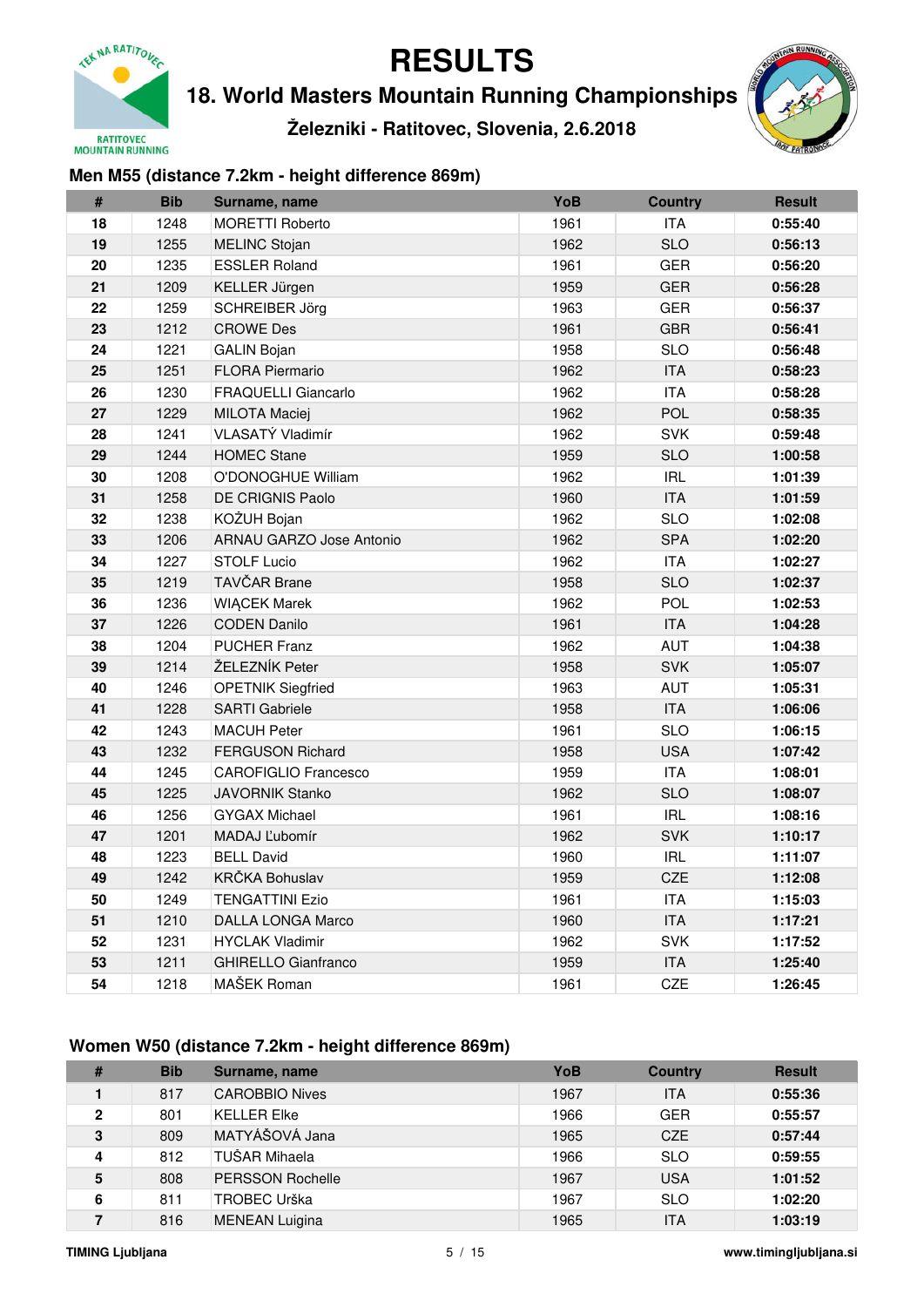

**18. World Masters Mountain Running Championships**

**Železniki - Ratitovec, Slovenia, 2.6.2018**



### **Women W50 (distance 7.2km - height difference 869m)**

| #  | <b>Bib</b> | Surname, name             | YoB  | <b>Country</b> | <b>Result</b> |
|----|------------|---------------------------|------|----------------|---------------|
| 8  | 807        | <b>FORNASA Caterina</b>   | 1963 | <b>ITA</b>     | 1:07:31       |
| 9  | 813        | KLAMPFLOVÁ Eva            | 1964 | <b>CZE</b>     | 1:07:42       |
| 10 | 806        | <b>BELLORINI Ombretta</b> | 1967 | <b>ITA</b>     | 1:13:04       |
| 11 | 803        | SANDFORD Anne             | 1965 | <b>GBR</b>     | 1:13:16       |
| 12 | 810        | ŽLOGAR Ivica              | 1967 | <b>SLO</b>     | 1:14:26       |
| 13 | 815        | <b>DANELON Sonia</b>      | 1967 | <b>ITA</b>     | 1:20:25       |
| 14 | 805        | <b>JESENKO Andreja</b>    | 1966 | <b>SLO</b>     | 1:24:38       |
| 15 | 802        | <b>CROWE Kate</b>         | 1965 | <b>GBR</b>     | 1:25:33       |
| 16 | 814        | <b>STADLER Monika</b>     | 1963 | <b>AUT</b>     | 1:27:11       |

### **Men M50 (distance 10.8km - height difference 1184m)**

| $\#$           | <b>Bib</b> | Surname, name               | YoB  | <b>Country</b> | <b>Result</b> |
|----------------|------------|-----------------------------|------|----------------|---------------|
| 1              | 927        | <b>CVET Miran</b>           | 1968 | <b>SLO</b>     | 1:02:22       |
| $\overline{2}$ | 949        | <b>FREGONA Lucio</b>        | 1964 | <b>ITA</b>     | 1:08:32       |
| 3              | 948        | <b>KOZAK Erwin</b>          | 1964 | <b>AUT</b>     | 1:09:43       |
| 4              | 943        | <b>BOSIO Luciano</b>        | 1964 | <b>ITA</b>     | 1:11:11       |
| 5              | 929        | <b>STRNAD Simon</b>         | 1967 | <b>SLO</b>     | 1:11:54       |
| 6              | 951        | PASINETTI Germano           | 1966 | <b>ITA</b>     | 1:12:05       |
| $\overline{7}$ | 930        | <b>WOODS Alec</b>           | 1964 | <b>GBR</b>     | 1:12:18       |
| 8              | 914        | VIVOD Milan                 | 1966 | <b>SLO</b>     | 1:13:48       |
| 9              | 902        | DE FRANCESCHI Luigi         | 1964 | <b>ITA</b>     | 1:14:25       |
| 10             | 953        | <b>ELSNER Frank</b>         | 1968 | <b>GER</b>     | 1:14:45       |
| 11             | 919        | <b>KRISCHER Siegfried</b>   | 1968 | <b>GER</b>     | 1:15:09       |
| 12             | 954        | STOPPEL Jürgen              | 1966 | <b>AUT</b>     | 1:15:28       |
| 13             | 932        | JANČÍK Bořek                | 1964 | CZE            | 1:15:44       |
| 14             | 945        | <b>BURDETT Francis</b>      | 1965 | <b>USA</b>     | 1:17:08       |
| 15             | 924        | <b>BURIÁNEK Roman</b>       | 1965 | CZE            | 1:18:15       |
| 16             | 928        | ZABALA ARISPE Juan Bautista | 1967 | <b>SPA</b>     | 1:18:26       |
| 17             | 941        | <b>ROVELLI Giorgio</b>      | 1968 | <b>ITA</b>     | 1:20:13       |
| 18             | 946        | <b>STEIN Paul</b>           | 1967 | <b>AUS</b>     | 1:20:55       |
| 19             | 923        | <b>GRIMAZ Marco</b>         | 1965 | <b>ITA</b>     | 1:21:22       |
| 20             | 942        | PETRIS Luigi                | 1968 | <b>ITA</b>     | 1:21:27       |
| 21             | 933        | <b>BUŘIL František</b>      | 1966 | CZE            | 1:22:03       |
| 22             | 944        | <b>TAROCCO Roberto</b>      | 1965 | <b>ITA</b>     | 1:22:42       |
| 23             | 952        | <b>GATTI Alberto</b>        | 1966 | <b>ITA</b>     | 1:24:17       |
| 24             | 915        | <b>MCCRICKARD Eamon</b>     | 1966 | <b>IRL</b>     | 1:26:02       |
| 25             | 926        | <b>TODESCO Fiorenzo</b>     | 1965 | <b>ITA</b>     | 1:27:17       |
| 26             | 909        | <b>MCLURE Neil</b>          | 1967 | <b>GBR</b>     | 1:27:51       |
| 27             | 910        | JOKEL Lubomír               | 1964 | CZE            | 1:32:44       |
| 28             | 939        | <b>CITRON Daris</b>         | 1964 | <b>ITA</b>     | 1:33:17       |
| 29             | 917        | JANÍK Tomáš                 | 1968 | CZE            | 1:33:28       |
| 30             | 903        | <b>CVELBAR Igor</b>         | 1963 | <b>SLO</b>     | 1:34:21       |
| 31             | 900        | ŠIPEC Robert                | 1966 | <b>SLO</b>     | 1:35:23       |
| 32             | 922        | <b>CIACCIA Carlo</b>        | 1965 | <b>ITA</b>     | 1:37:18       |
| 33             | 938        | <b>JAMBOR Miroslav</b>      | 1963 | <b>SVK</b>     | 1:37:38       |
| 34             | 916        | <b>CERONI</b> Giovanni      | 1967 | <b>ITA</b>     | 1:38:03       |
| 35             | 901        | PŁOSKOŃSKI Piotr Płoskoński | 1965 | <b>POL</b>     | 1:43:12       |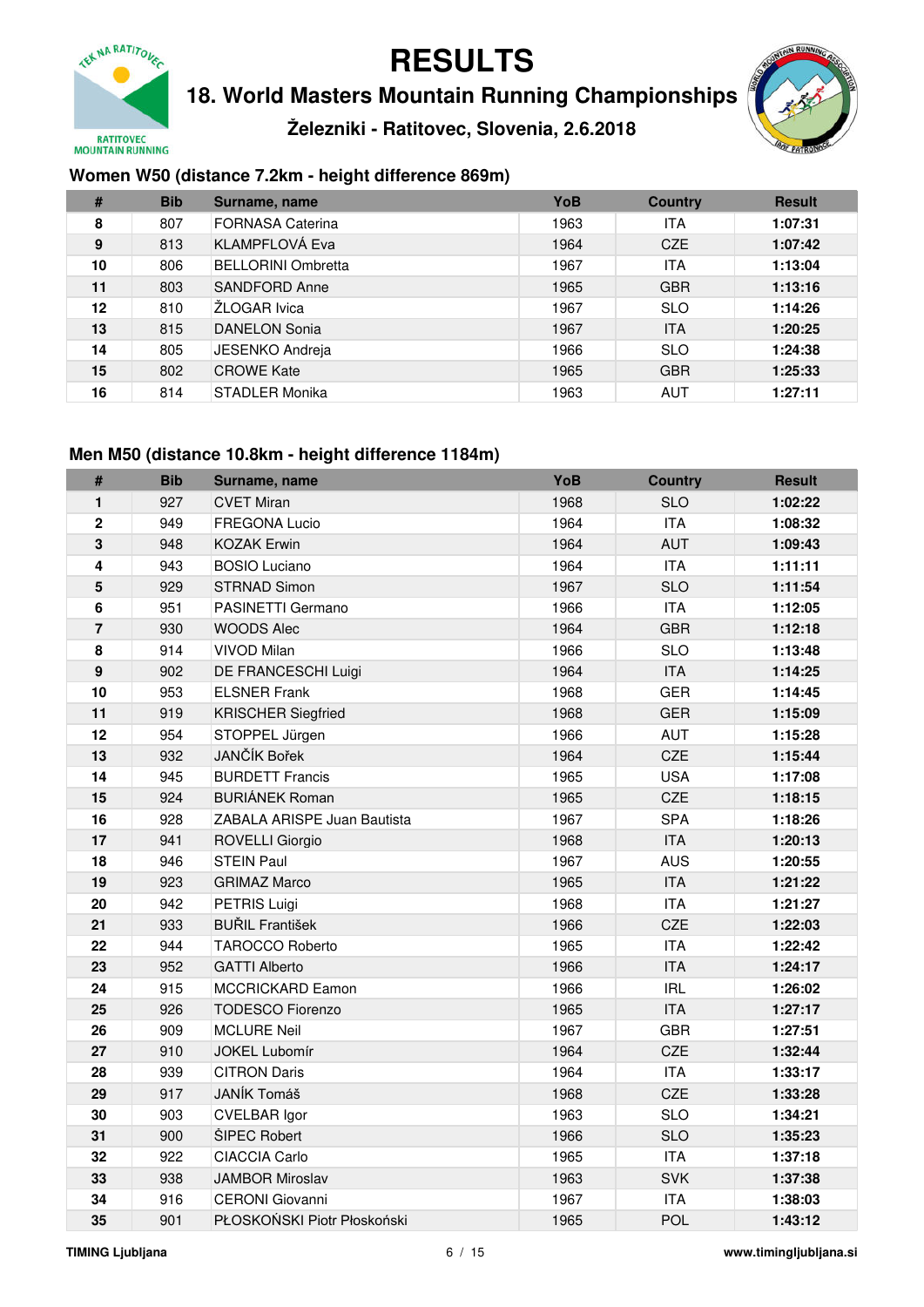

**18. World Masters Mountain Running Championships**

**Železniki - Ratitovec, Slovenia, 2.6.2018**



### **Men M50 (distance 10.8km - height difference 1184m)**

| #  | <b>Bib</b> | Surname, name                | YoB  | <b>Country</b> | <b>Result</b> |
|----|------------|------------------------------|------|----------------|---------------|
| 36 | 925        | ISOVRAN Paolo                | 1964 | ITA            | 1:44:12       |
| 37 | 947        | PERESSUTTI Pierluigi         | 1967 | <b>ITA</b>     | 1:45:07       |
| 38 | 918        | <b>TAGLIATI Massimiliano</b> | 1966 | ITA            | 1:50:27       |
| 39 | 934        | MATĚJOVSKÝ Pavel             | 1965 | <b>CZE</b>     | 1:50:57       |
| 40 | 940        | <b>ROBERTS Alan</b>          | 1964 | <b>GBR</b>     | 1:51:50       |
| 41 | 905        | PURGATO Simone               | 1964 | ITA            | 1:54:22       |

#### **Women W45 (distance 7.2km - height difference 869m)**

| #            | <b>Bib</b> | Surname, name            | <b>YoB</b> | <b>Country</b> | <b>Result</b> |
|--------------|------------|--------------------------|------------|----------------|---------------|
| 1            | 511        | <b>CASARO</b> Elena      | 1970       | <b>ITA</b>     | 0:54:55       |
| $\mathbf{2}$ | 515        | <b>SATINI Stefania</b>   | 1969       | <b>ITA</b>     | 0:55:46       |
| 3            | 505        | SANTAMARIA Marta         | 1970       | <b>ITA</b>     | 0:56:04       |
| 4            | 512        | HULVÁTOVÁ Iveta          | 1970       | <b>SVK</b>     | 1:02:18       |
| 5            | 514        | <b>BONANNI Valentina</b> | 1971       | <b>ITA</b>     | 1:05:12       |
| 6            | 516        | <b>WOODCOCK Charlie</b>  | 1970       | <b>GBR</b>     | 1:06:34       |
| 7            | 517        | <b>HILI Carmen</b>       | 1970       | <b>MLT</b>     | 1:06:39       |
| 8            | 507        | MELLING Zoe              | 1969       | <b>IRL</b>     | 1:07:00       |
| 9            | 508        | <b>MCCARTHY Deborah</b>  | 1971       | <b>IRL</b>     | 1:14:45       |
| 10           | 513        | JETMAROVÁ Ester          | 1970       | CZE            | 1:19:18       |
| 11           | 500        | VARGA Juliska            | 1971       | <b>HUN</b>     | 1:19:29       |
| 12           | 503        | <b>TELL Monica</b>       | 1970       | <b>ITA</b>     | 1:27:17       |
| 13           | 504        | <b>ZANELLATI Paola</b>   | 1968       | <b>ITA</b>     | 1:33:57       |

#### **Men M45 (distance 10.8km - height difference 1184m)**

| #                | <b>Bib</b> | Surname, name            | YoB  | <b>Country</b> | <b>Result</b> |
|------------------|------------|--------------------------|------|----------------|---------------|
| 1                | 646        | DE COLO Daniele          | 1970 | <b>ITA</b>     | 1:02:55       |
| $\mathbf{2}$     | 655        | <b>ANTONINI Giuseppe</b> | 1971 | <b>ITA</b>     | 1:06:23       |
| 3                | 633        | ALIČ Simon               | 1971 | <b>SLO</b>     | 1:07:37       |
| 4                | 624        | <b>BALZARETTI Silvio</b> | 1973 | ITA            | 1:08:06       |
| 5                | 656        | <b>BADINI Cristian</b>   | 1971 | <b>ITA</b>     | 1:08:53       |
| 6                | 618        | <b>LANGER Thomas</b>     | 1969 | <b>GER</b>     | 1:09:15       |
| $\overline{7}$   | 625        | <b>GRAUCH Chris</b>      | 1972 | <b>USA</b>     | 1:10:21       |
| 8                | 602        | <b>SCHNEIDER Heiko</b>   | 1969 | <b>GER</b>     | 1:11:24       |
| $\boldsymbol{9}$ | 642        | <b>WILD Roland</b>       | 1968 | <b>GER</b>     | 1:11:27       |
| 10               | 654        | ŽÁK Jíří                 | 1971 | <b>CZE</b>     | 1:13:06       |
| 11               | 639        | DA SOLLER Fabio          | 1973 | <b>ITA</b>     | 1:13:11       |
| 12               | 609        | <b>BREGAR Metod</b>      | 1969 | <b>SLO</b>     | 1:14:43       |
| 13               | 629        | <b>MIETZSCH Denis</b>    | 1972 | <b>GER</b>     | 1:14:57       |
| 14               | 608        | <b>VACEK Martin</b>      | 1969 | <b>CZE</b>     | 1:16:32       |
| 15               | 630        | <b>BOSIO Danilo</b>      | 1972 | <b>ITA</b>     | 1:16:40       |
| 16               | 635        | <b>GEERDINK Björn</b>    | 1970 | <b>NED</b>     | 1:16:48       |
| 17               | 647        | <b>LENDARO Robert</b>    | 1970 | <b>SLO</b>     | 1:17:03       |
| 18               | 636        | <b>GEERDINK Maykel</b>   | 1970 | <b>NED</b>     | 1:17:07       |
| 19               | 652        | <b>CUTAJAR Matthew</b>   | 1972 | <b>MLT</b>     | 1:17:58       |
| 20               | 632        | ŠTOR Aleš                | 1971 | <b>SLO</b>     | 1:18:08       |
| 21               | 600        | <b>NUDL Richard</b>      | 1970 | <b>AUT</b>     | 1:19:20       |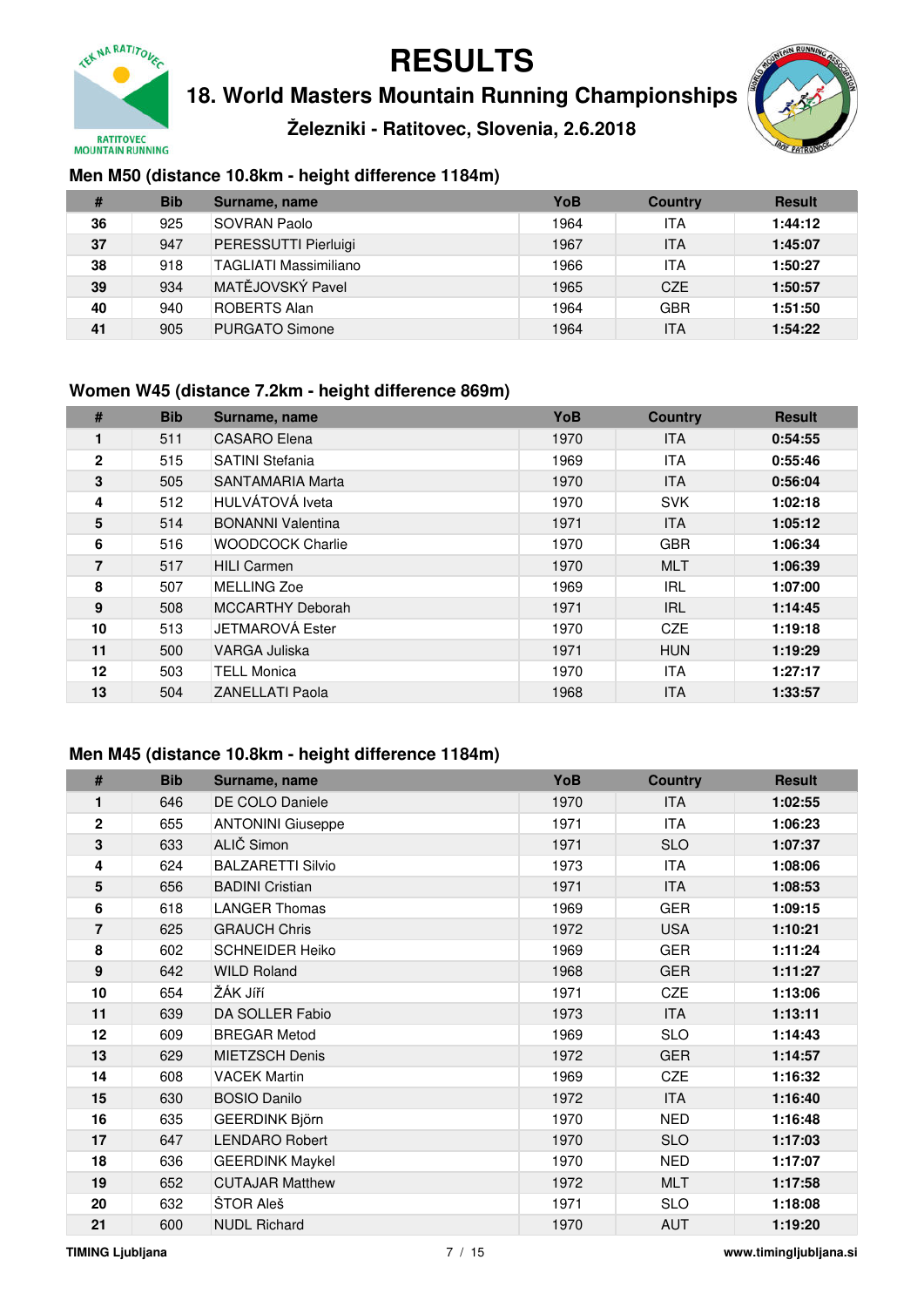

**18. World Masters Mountain Running Championships**

**Železniki - Ratitovec, Slovenia, 2.6.2018**



### **Men M45 (distance 10.8km - height difference 1184m)**

| #  | <b>Bib</b> | Surname, name            | YoB  | <b>Country</b> | <b>Result</b> |
|----|------------|--------------------------|------|----------------|---------------|
| 22 | 604        | <b>ROSE Stephen</b>      | 1971 | <b>GBR</b>     | 1:20:02       |
| 23 | 641        | <b>FURÁR Milan</b>       | 1970 | <b>SVK</b>     | 1:20:40       |
| 24 | 615        | JANJATOVIČ Mirko         | 1971 | <b>SLO</b>     | 1:21:04       |
| 25 | 637        | TOMČÁNY Miroslav         | 1971 | <b>SVK</b>     | 1:22:40       |
| 26 | 626        | <b>OITZINGER William</b> | 1968 | <b>ITA</b>     | 1:23:16       |
| 27 | 605        | <b>GLASS Charles</b>     | 1969 | <b>USA</b>     | 1:23:46       |
| 28 | 648        | DE CRISTINI Alberto      | 1972 | <b>ITA</b>     | 1:24:51       |
| 29 | 638        | <b>JUNGA Marian</b>      | 1969 | <b>SVK</b>     | 1:25:36       |
| 30 | 643        | <b>DRASLER Boris</b>     | 1970 | <b>SLO</b>     | 1:26:01       |
| 31 | 623        | <b>WILMES Heiko</b>      | 1969 | <b>GER</b>     | 1:26:08       |
| 32 | 658        | KAVČIČ Marjan            | 1969 | <b>SLO</b>     | 1:26:18       |
| 33 | 617        | VIDEČNIK Anton           | 1968 | <b>SLO</b>     | 1:27:00       |
| 34 | 612        | KRŽIČ Slavko             | 1969 | <b>SLO</b>     | 1:28:19       |
| 35 | 657        | PLEBANI Osvaldo          | 1969 | <b>ITA</b>     | 1:28:46       |
| 36 | 640        | <b>RUPAR Robert</b>      | 1969 | <b>SLO</b>     | 1:29:24       |
| 37 | 619        | <b>CRISAFIO Fabrizio</b> | 1968 | <b>ITA</b>     | 1:31:22       |
| 38 | 606        | <b>FRELIH Janez</b>      | 1969 | <b>SLO</b>     | 1:31:36       |
| 39 | 628        | <b>TREVISIOL Paolo</b>   | 1969 | <b>ITA</b>     | 1:31:57       |
| 40 | 621        | <b>PRSEK Henrich</b>     | 1971 | <b>SVK</b>     | 1:35:38       |
| 41 | 649        | SANTISTEBAN RONCERO Toni | 1972 | <b>SPA</b>     | 1:36:30       |
| 42 | 645        | <b>VERUCCHI Paolo</b>    | 1972 | <b>ITA</b>     | 1:40:27       |
| 43 | 620        | LUGLIO Fabrizio          | 1970 | <b>ITA</b>     | 1:41:32       |
| 44 | 616        | HUPKO Štefan             | 1972 | <b>SVK</b>     | 1:43:46       |
| 45 | 631        | ROZMAN Andrej            | 1969 | <b>SLO</b>     | 1:44:50       |

#### **Women W40 (distance 7.2km - height difference 869m)**

| #            | <b>Bib</b> | Surname, name               | YoB  | <b>Country</b> | <b>Result</b> |
|--------------|------------|-----------------------------|------|----------------|---------------|
| 1            | 267        | <b>CONFORTOLA Antonella</b> | 1975 | <b>ITA</b>     | 0:55:06       |
| $\mathbf{2}$ | 261        | FINIZIO Anna                | 1974 | <b>ITA</b>     | 0:56:23       |
| 3            | 257        | <b>WASSON Gillian</b>       | 1975 | <b>IRL</b>     | 0:56:46       |
| 4            | 2318       | <b>Hall Kisrty</b>          | 1973 | UK             | 0:57:27       |
| 5            | 253        | <b>QUINN Rebecca</b>        | 1974 | <b>IRL</b>     | 0:58:01       |
| 6            | 260        | <b>ROMANIN Paola</b>        | 1977 | <b>ITA</b>     | 1:00:03       |
| 7            | 264        | KOLÍNKOVÁ Hana              | 1974 | <b>CZE</b>     | 1:03:05       |
| 8            | 266        | <b>KLANČNIK Anja</b>        | 1978 | <b>SLO</b>     | 1:04:13       |
| 9            | 262        | <b>MICALLEF Marica</b>      | 1976 | <b>MLT</b>     | 1:09:08       |
| 10           | 259        | ŠIMŮNKOVÁ Pavla             | 1977 | <b>CZE</b>     | 1:10:26       |
| 11           | 255        | O'CALLAGHAN Helen           | 1974 | <b>IRL</b>     | 1:12:17       |
| 12           | 256        | HORŇÁKOVÁ Zuzana            | 1978 | <b>SVK</b>     | 1:17:34       |
| 13           | 252        | <b>MORETTI Cristina</b>     | 1975 | <b>ITA</b>     | 1:19:06       |

#### **Men M40 (distance 10.8km - height difference 1184m)**

| <b>Bib</b> | Surname, name        | YoB  | <b>Country</b> | <b>Result</b> |
|------------|----------------------|------|----------------|---------------|
| 365        | <b>MANNING Tommy</b> | 1976 | USA            | 1:03:36       |
| 351        | IMADSEN Christian    | 1977 | DEN            | 1:05:38       |
| 366        | <b>OLSEN Rune</b>    | 1978 | <b>DEN</b>     | 1:08:34       |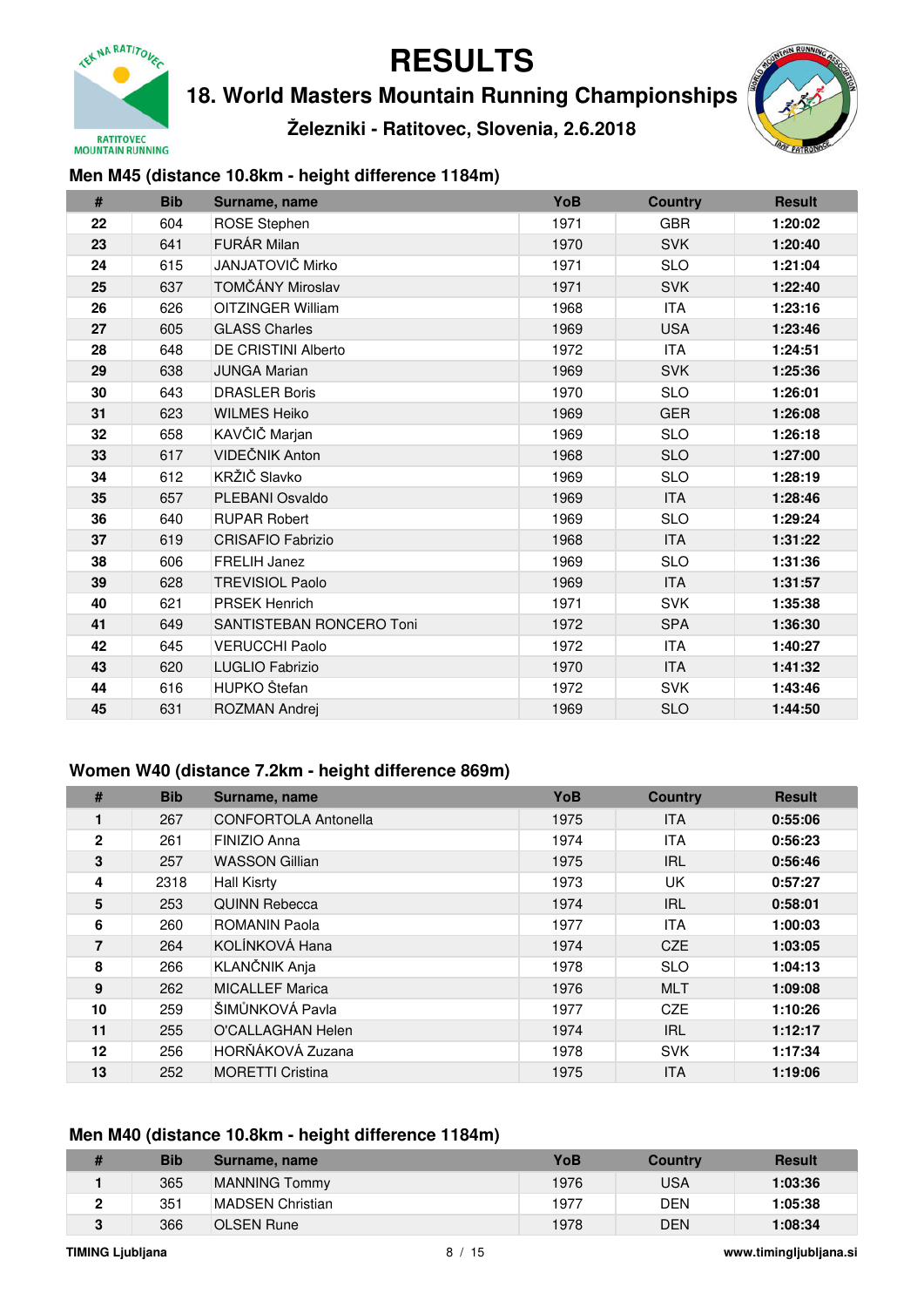

**18. World Masters Mountain Running Championships**

**Železniki - Ratitovec, Slovenia, 2.6.2018**



### **Men M40 (distance 10.8km - height difference 1184m)**

| #              | <b>Bib</b> | Surname, name                            | YoB                      | <b>Country</b> | <b>Result</b> |
|----------------|------------|------------------------------------------|--------------------------|----------------|---------------|
| 4              | 389        | <b>KECKEIS Stefan</b>                    | 1976                     | <b>AUT</b>     | 1:09:00       |
| 5              | 376        | JANŽEKOVIČ Stanko                        | 1976                     | <b>SLO</b>     | 1:10:21       |
| 6              | 363        | <b>S?RENSEN Michael</b>                  | 1977                     | <b>DEN</b>     | 1:10:36       |
| $\overline{7}$ | 362        | KRÁL Jindřich                            | 1973                     | CZE            | 1:11:29       |
| 8              | 350        | <b>VARGA József</b>                      | 1975                     | <b>HUN</b>     | 1:11:30       |
| 9              | 375        | DA PRA' Olivo                            | 1974                     | <b>ITA</b>     | 1:12:29       |
| 10             | 370        | <b>VERTE Patrick</b>                     | 1977                     | <b>BEL</b>     | 1:13:38       |
| 11             | 364        | WÄGER Wolfgang                           | 1977                     | <b>GER</b>     | 1:13:51       |
| 12             | 385        | <b>BRYCHTA Jiri</b>                      | 1974                     | CZE            | 1:14:30       |
| 13             | 384        | FILIPIČ Elis                             | 1977                     | <b>SLO</b>     | 1:14:45       |
| 14             | 377        | <b>MORASSI Alessandro</b>                | 1976                     | <b>ITA</b>     | 1:14:50       |
| 15             | 356        | <b>REID Michael</b>                      | 1975                     | <b>GBR</b>     | 1:14:56       |
| 16             | 381        | <b>HAMMER Gernot</b>                     | <b>AUT</b>               | 1:15:04        |               |
| 17             | 378        | <b>ULM Markus</b>                        | 1976                     | <b>AUT</b>     | 1:15:32       |
| 18             | 374        | <b>TAGLIAFERRI Claudio</b>               | 1977                     | <b>ITA</b>     | 1:15:33       |
| 19             | 387        | PINTAR Boštjan                           | 1974                     | <b>SLO</b>     | 1:15:56       |
| 20             | 373        | <b>SCARCIA Gianluca</b>                  | 1977                     | <b>ITA</b>     | 1:16:57       |
| 21             | 355        | SZŐLLŐS Andras                           | 1976                     | <b>HUN</b>     | 1:17:42       |
| 22             | 386        | <b>MAREK Jiri</b>                        | 1976                     | CZE            | 1:18:12       |
| 23             | 379        | <b>ALVAREZ Daniel</b>                    | 1973                     | <b>SPA</b>     | 1:19:15       |
| 24             | 360        | <b>KUHAR Goran</b>                       | 1974                     | <b>SLO</b>     | 1:19:22       |
| 25             | 358        | O'HARE Jack                              | 1974                     | <b>IRL</b>     | 1:20:58       |
| 26             | 383        | MAMIĆ Andi                               | 1977                     | <b>SLO</b>     | 1:21:36       |
| 27             | 353        | HITZ Cj                                  | 1973                     | <b>USA</b>     | 1:22:27       |
| 28             | 388        | <b>BERTONI Massimo</b>                   | 1974                     | <b>ITA</b>     | 1:23:51       |
| 29             | 357        | <b>KRNC Matjaž</b><br><b>SLO</b><br>1977 |                          |                | 1:24:22       |
| 30             | 368        | <b>SCHWARZ Alexander</b>                 | <b>GER</b>               | 1:25:48        |               |
| 31             | 369        | HORŇÁK Miloš                             | <b>SVK</b><br><b>ITA</b> | 1:27:10        |               |
| 32             | 372        | <b>BELLO Mario</b>                       | 1:27:48                  |                |               |
| 33             | 354        | <b>ROMANELLI Ivo</b>                     | 1976                     | <b>ITA</b>     | 1:30:09       |
| 34             | 352        | <b>CARLSEN Jon Harald</b>                | 1974                     | <b>NOR</b>     | 1:39:41       |
| 35             | 361        | <b>BASSETTI Gianluca</b>                 | 1975                     | <b>ITA</b>     | 1:48:30       |

#### **Women W35 (distance 7.2km - height difference 869m)**

| #            | <b>Bib</b>     | Surname, name               | YoB  | <b>Country</b> | <b>Result</b> |
|--------------|----------------|-----------------------------|------|----------------|---------------|
|              | 3              | <b>KOLIGAR Mojca</b>        | 1982 | <b>SLO</b>     | 0:52:04       |
| $\mathbf{2}$ | 5              | <b>STEPHEN Jill</b>         | 1981 | <b>GBR</b>     | 0:54:04       |
| 3            | $\overline{2}$ | DUŠKOVÁ Lenka               | 1980 | <b>CZE</b>     | 0:57:52       |
| 4            | 6              | <b>DELLA ZONCA Giulia</b>   | 1981 | <b>ITA</b>     | 1:01:36       |
| 5            | 8              | <b>FENECH Donatella</b>     | 1980 | <b>MLT</b>     | 1:13:25       |
| 6            | 9              | <b>BRYCHTOVA Zuzana</b>     | 1980 | <b>CZE</b>     | 1:25:51       |
|              |                | <b>BLUMENTRITOVA Simona</b> | 1978 | <b>CZE</b>     | 1:32:38       |

#### **Men M35 (distance 10.8km - height difference 1184m)**

| <b>Bib</b> | Surname, name        |     |     | <b>Result</b> |
|------------|----------------------|-----|-----|---------------|
| <b>447</b> | <b>DAVIES Andrew</b> | 070 | GBR | 1:04:44       |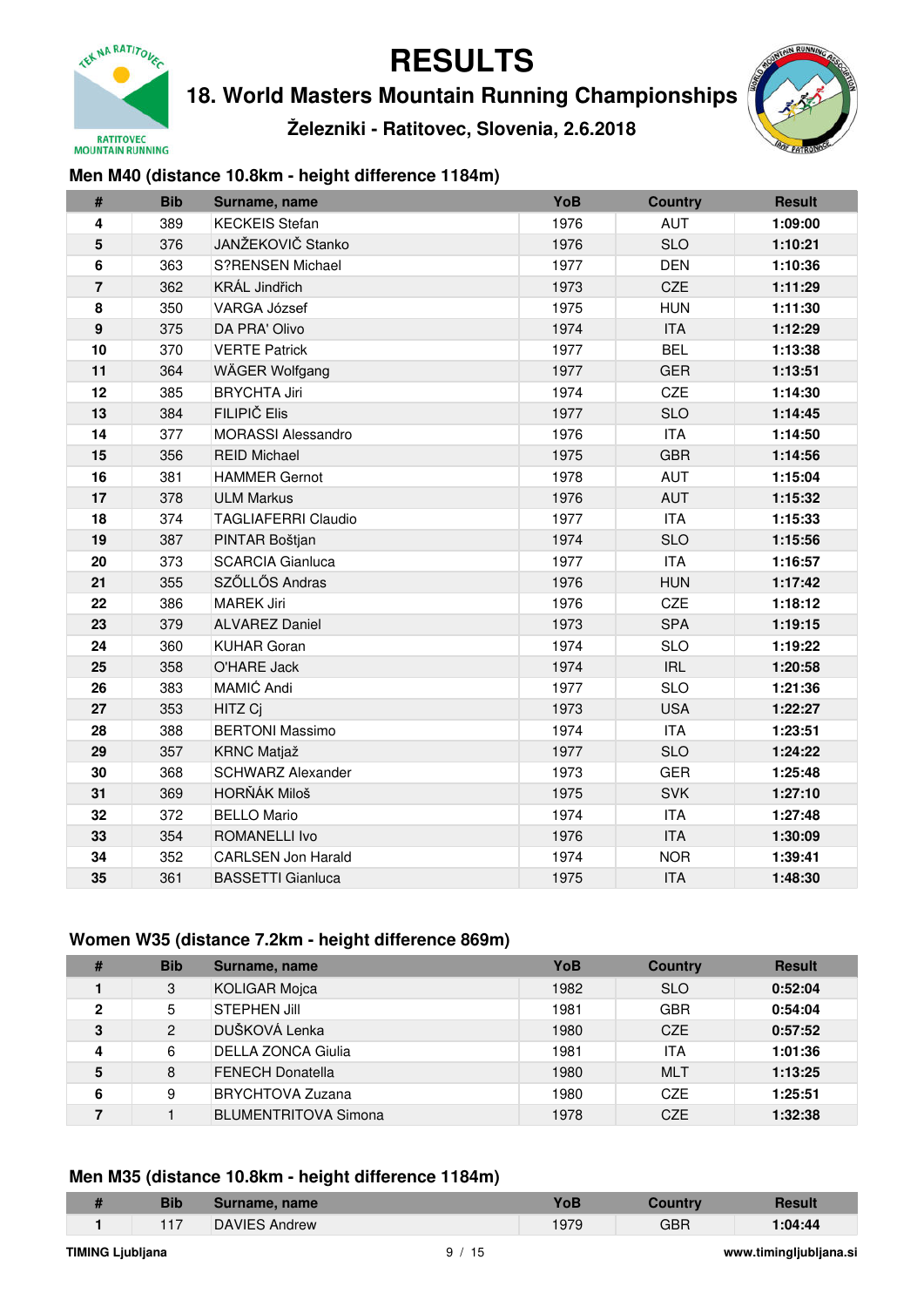

**18. World Masters Mountain Running Championships**

**Železniki - Ratitovec, Slovenia, 2.6.2018**



### **Men M35 (distance 10.8km - height difference 1184m)**

| #                | <b>Bib</b> | Surname, name              | YoB  | <b>Country</b> | <b>Result</b> |
|------------------|------------|----------------------------|------|----------------|---------------|
| $\mathbf 2$      | 105        | ŽONTAR Aleš                | 1982 | <b>SLO</b>     | 1:05:03       |
| 3                | 109        | <b>SINGER Edwin</b>        | 1982 | <b>GER</b>     | 1:05:29       |
| 4                | 2465       | <b>LAURENT Vicente</b>     | 1978 | <b>FRA</b>     | 1:05:44       |
| 5                | 2461       | MOUNSEY Ben                | 1981 | <b>GBR</b>     | 1:08:21       |
| 6                | 104        | FONYÓ Sándor               | 1980 | <b>HUN</b>     | 1:08:59       |
| $\overline{7}$   | 118        | <b>JAN Herda</b>           | 1983 | <b>CZE</b>     | 1:10:11       |
| 8                | 111        | PELSŐCZY Attila            | 1983 | <b>HUN</b>     | 1:12:11       |
| $\boldsymbol{9}$ | 113        | <b>TUREK Martin</b>        | 1980 | <b>CZE</b>     | 1:13:43       |
| 10               | 123        | <b>GLOBOCNIK Dusan</b>     | 1978 | <b>SLO</b>     | 1:14:10       |
| 11               | 121        | JAKŠA Matej                | 1980 | <b>SLO</b>     | 1:14:59       |
| 12               | 100        | <b>ULBL Denis</b>          | 1981 | <b>SLO</b>     | 1:15:48       |
| 13               | 129        | <b>GRISMONDI Giacomo</b>   | 1981 | <b>ITA</b>     | 1:16:40       |
| 14               | 130        | MIYACHI Fujio              | 1978 | <b>JPN</b>     | 1:17:09       |
| 15               | 110        | <b>TORELLO VIERA Carlo</b> | 1978 | <b>ITA</b>     | 1:19:42       |
| 16               | 116        | <b>FRESHWATER Craig</b>    | 1980 | <b>GBR</b>     | 1:20:50       |
| 17               | 107        | <b>LICKO Matus</b>         | 1978 | <b>SVK</b>     | 1:23:17       |
| 18               | 115        | TAVČAR Marko               | 1982 | <b>SLO</b>     | 1:27:36       |
| 19               | 114        | SEDEJ Dejan                | 1978 | <b>SLO</b>     | 1:30:43       |
| 20               | 106        | DR. BOGNAR Csaba           | 1980 | <b>HUN</b>     | 1:32:12       |
| 21               | 101        | <b>GOMEZ Miguel</b>        | 1979 | <b>USA</b>     | 1:37:18       |
| 22               | 119        | ROBERTS JONES Richard      | 1981 | <b>GBR</b>     | 1:39:09       |
| 23               | 120        | ŠIMŮNEK Jan                | 1982 | <b>CZE</b>     | 1:40:01       |
| 24               | 122        | FURÁR Ivan                 | 1980 | <b>SVK</b>     | 1:43:21       |

#### **Women - Open race (distance 7.2km - height difference 869m)**

| #           | <b>Bib</b> | Surname, name                       | YoB                | <b>Country</b> | <b>Result</b> |
|-------------|------------|-------------------------------------|--------------------|----------------|---------------|
| 1           | 2324       | Jelovšek Jasmina                    | 1985               | <b>SLO</b>     | 0:54:45       |
| $\mathbf 2$ | 2303       | PAĽOVÁ Alžbeta                      | 1986               | <b>SVK</b>     | 0:59:14       |
| 3           | 2309       | MALI Nuša                           | 2001               | <b>SLO</b>     | 1:00:58       |
| 4           | 2313       | <b>KOMMER Katrin</b>                | 1984               | <b>GER</b>     | 1:02:19       |
| 5           | 2306       | <b>DROLE Vida</b>                   | 1977               | <b>SLO</b>     | 1:07:15       |
| 6           | 2322       | Munhi Jasmina                       | 1985               | <b>SLO</b>     | 1:07:26       |
| 7           | 2317       | Bulikova Božena                     | 1979               | <b>SVK</b>     | 1:09:44       |
| 8           | 2319       | Jensterle Aleksandra                | 1975               | <b>SLO</b>     | 1:11:50       |
| 9           | 2310       | VERBIČ Urška                        | 1988               | <b>SLO</b>     | 1:12:03       |
| 10          | 2314       | MALOVRH Špela                       | 1968               | <b>SLO</b>     | 1:12:16       |
| 11          | 2308       | DROBNIČ Slavka                      | 1969               | <b>SLO</b>     | 1:13:37       |
| 12          | 2307       | JEJČIČ Darja                        | 1974               | <b>SLO</b>     | 1:13:54       |
| 13          | 2304       | <b>UNGVÁRI Bernadett</b>            | 1977               | <b>HUN</b>     | 1:14:35       |
| 14          | 2302       | <b>CLAUDIA Schubert</b>             | 1973               | <b>GER</b>     | 1:15:40       |
| 15          | 2320       | Svoljšak Barbara                    | 1978               | <b>SLO</b>     | 1:19:17       |
| 16          | 2323       | Šorli Tina                          | 1982               | <b>SLO</b>     | 1:21:27       |
| 17          | 2316       | PACHOLE Majda<br><b>SLO</b><br>1960 |                    |                | 1:27:28       |
| 18          | 2321       | Winkler Valentina                   | <b>SLO</b><br>1965 |                |               |
| 19          | 2311       | DEŽAN Sabina                        | 1979               | <b>SLO</b>     | 1:30:24       |
| 20          | 2300       | SAKAČ ROŽMANEC Maja                 | 1970               | <b>SLO</b>     | 1:37:08       |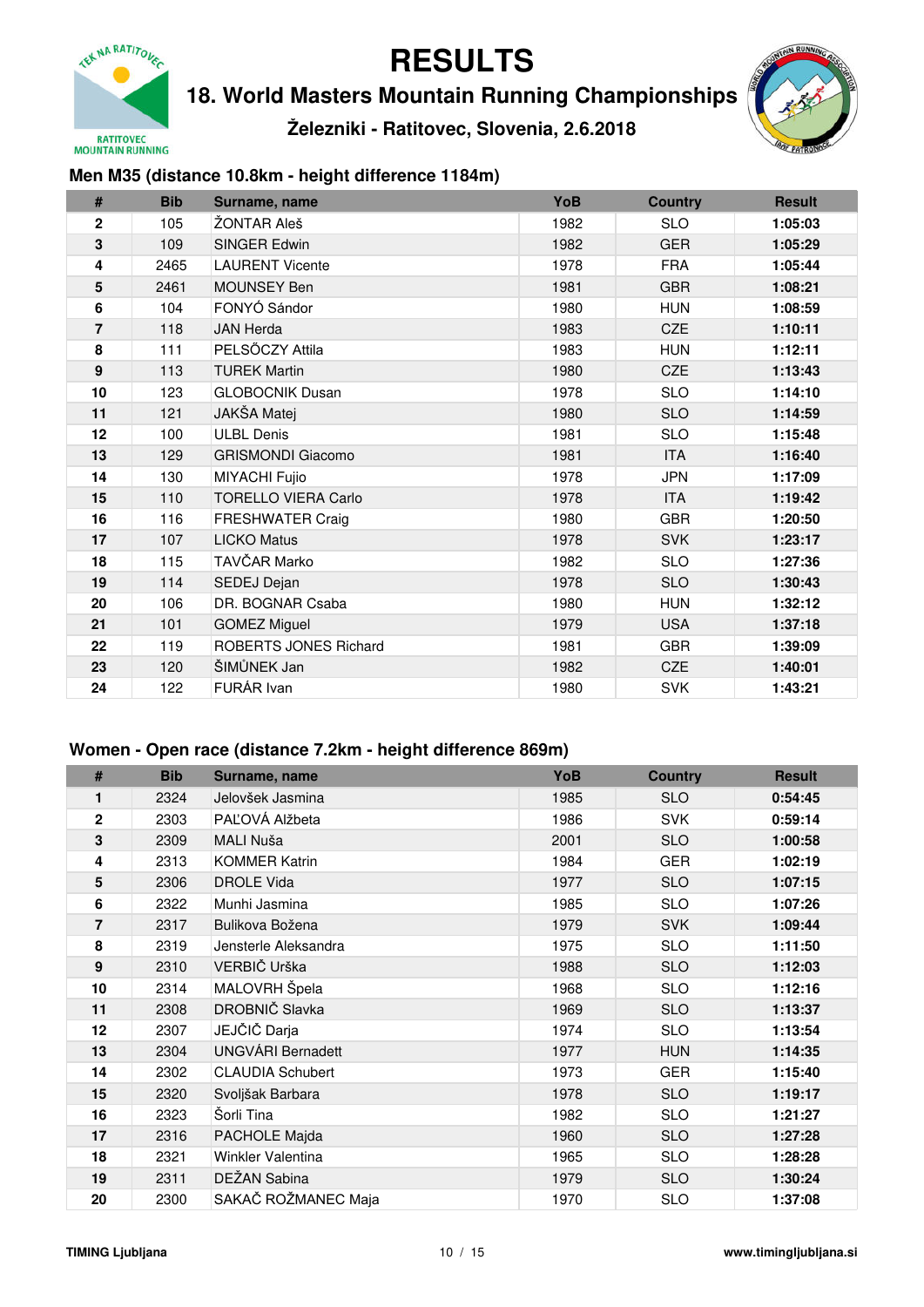

**18. World Masters Mountain Running Championships**

**Železniki - Ratitovec, Slovenia, 2.6.2018**



## **Men - Open race (distance 10.8km - height difference 1184m)**

| #              | <b>Bib</b> | Surname, name                 | YoB  | <b>Country</b> | <b>Result</b> |
|----------------|------------|-------------------------------|------|----------------|---------------|
| 1              | 2480       | Bečan Timotej                 | 1996 | <b>SLO</b>     | 1:02:33       |
| $\mathbf 2$    | 2424       | <b>ABRAM Marko</b>            | 1993 | <b>SLO</b>     | 1:16:11       |
| 3              | 2406       | ŠIFRAR Primož                 | 1975 | <b>SLO</b>     | 1:16:46       |
| 4              | 2453       | <b>MLAKAR Borut</b>           | 1974 | <b>SLO</b>     | 1:16:47       |
| 5              | 2474       | Končnik Matej                 | 1980 | <b>SLO</b>     | 1:18:49       |
| 6              | 2428       | ŠTENKLER Denis                | 1996 | <b>SLO</b>     | 1:20:38       |
| $\overline{7}$ | 2477       | Saksida Marko                 | 1984 | <b>SLO</b>     | 1:22:27       |
| 8              | 2478       | Miklavžin Primož              | 1973 | <b>SLO</b>     | 1:22:38       |
| 9              | 2407       | <b>MENCINGER Jernej</b>       | 1988 | <b>SLO</b>     | 1:22:51       |
| 10             | 2469       | Šebenik Marjan                | 1967 | <b>SLO</b>     | 1:23:01       |
| 11             | 2446       | <b>LEBAN Marko</b>            | 1963 | <b>SLO</b>     | 1:24:40       |
| 12             | 2463       | Verčič Klemen                 | 1973 | <b>SLO</b>     | 1:25:04       |
| 13             | 2448       | ŠORLI Pavlo                   | 1972 | <b>SLO</b>     | 1:25:27       |
| 14             | 2405       | LOTRIČ Stane                  | 1966 | <b>SLO</b>     | 1:28:12       |
| 15             | 2468       | Spagnolli Diego               | 1968 | <b>ITA</b>     | 1:29:31       |
| 16             | 2422       | <b>JEMEC Matic</b>            | 1999 | <b>SLO</b>     | 1:30:01       |
| 17             | 2470       | Napast Frančišek              | 1974 | <b>SLO</b>     | 1:30:21       |
| 18             | 2455       | PRIMOŽIČ Igor                 | 1974 | <b>SLO</b>     | 1:31:26       |
| 19             | 2459       | Pikon Primož                  | 1988 | <b>SLO</b>     | 1:32:44       |
| 20             | 2429       | OBID Jaka                     | 1985 | <b>SLO</b>     | 1:33:35       |
| 21             | 2454       | PUSTOVRH Niko                 | 1967 | <b>SLO</b>     | 1:33:53       |
| 22             | 2431       | <b>MRAZ Borut</b>             | 1973 | <b>SLO</b>     | 1:34:10       |
| 23             | 2466       | Šuligoj Ivan                  | 1961 | <b>SLO</b>     | 1:35:01       |
| 24             | 2476       | Benčina Boštjan               | 1988 | <b>SLO</b>     | 1:35:18       |
| 25             | 2445       | FARKAŠ Mitja                  | 1979 | <b>SLO</b>     | 1:37:44       |
| 26             | 2432       | NARANJO GOMEZ Jose Manuel     | 1969 | <b>SPA</b>     | 1:37:51       |
| 27             | 2458       | Pala Peter                    | 1986 | <b>SVK</b>     | 1:37:59       |
| 28             | 2447       | ŠTEFE Janez                   | 1964 | <b>SLO</b>     | 1:38:21       |
| 29             | 2472       | Peruš Boris                   | 1971 | <b>SLO</b>     | 1:38:25       |
| 30             | 2426       | LIČEN Viktor                  | 1978 | <b>SLO</b>     | 1:38:30       |
| 31             | 2457       | Opalinski Arkadiuss           | 1982 | <b>POL</b>     | 1:39:20       |
| 32             | 2420       | <b>HOLDER Stephen Charles</b> | 1967 | <b>GBR</b>     | 1:39:28       |
| 33             | 2443       | <b>CIMERMAN Stanislav</b>     | 1967 | <b>SLO</b>     | 1:39:36       |
| 34             | 2450       | MARKOČ Teodor                 | 1978 | <b>SLO</b>     | 1:40:13       |
| 35             | 2473       | Cankar Janez                  | 1977 | <b>SLO</b>     | 1:40:43       |
| 36             | 2440       | <b>KUTNJAK Leon</b>           | 1972 | <b>SLO</b>     | 1:40:55       |
| 37             | 2475       | Tanasič Marko                 | 1968 | <b>SLO</b>     | 1:41:32       |
| 38             | 2439       | <b>JONTES Roman</b>           | 1972 | <b>SLO</b>     | 1:42:40       |
| 39             | 2471       | Klavžar Erik                  | 1979 | <b>SLO</b>     | 1:43:22       |
| 40             | 2467       | Ručigaj Zdravc                | 1952 | <b>SLO</b>     | 1:43:28       |
| 41             | 2441       | <b>MALI Tone</b>              | 1975 | <b>SLO</b>     | 1:44:06       |
| 42             | 2479       | Poljšok Aljoša                | 1976 | <b>SLO</b>     | 1:44:36       |
| 43             | 2403       | SAKAČ Damjan                  | 1972 | <b>SLO</b>     | 1:45:29       |
| 44             | 2409       | PIRC Franci                   | 1965 | <b>SLO</b>     | 1:45:54       |
| 45             | 2430       | NIKOLOV Djordje               | 1957 | <b>SLO</b>     | 1:46:34       |
| 46             | 2417       | JEMEC Blaž                    | 1969 | <b>SLO</b>     | 1:47:00       |
| 47             | 2464       | Debeljak Jože                 | 1987 | <b>SLO</b>     | 1:48:44       |
| 48             | 2462       | Rusjan Simon                  | 1984 | <b>SLO</b>     | 1:58:49       |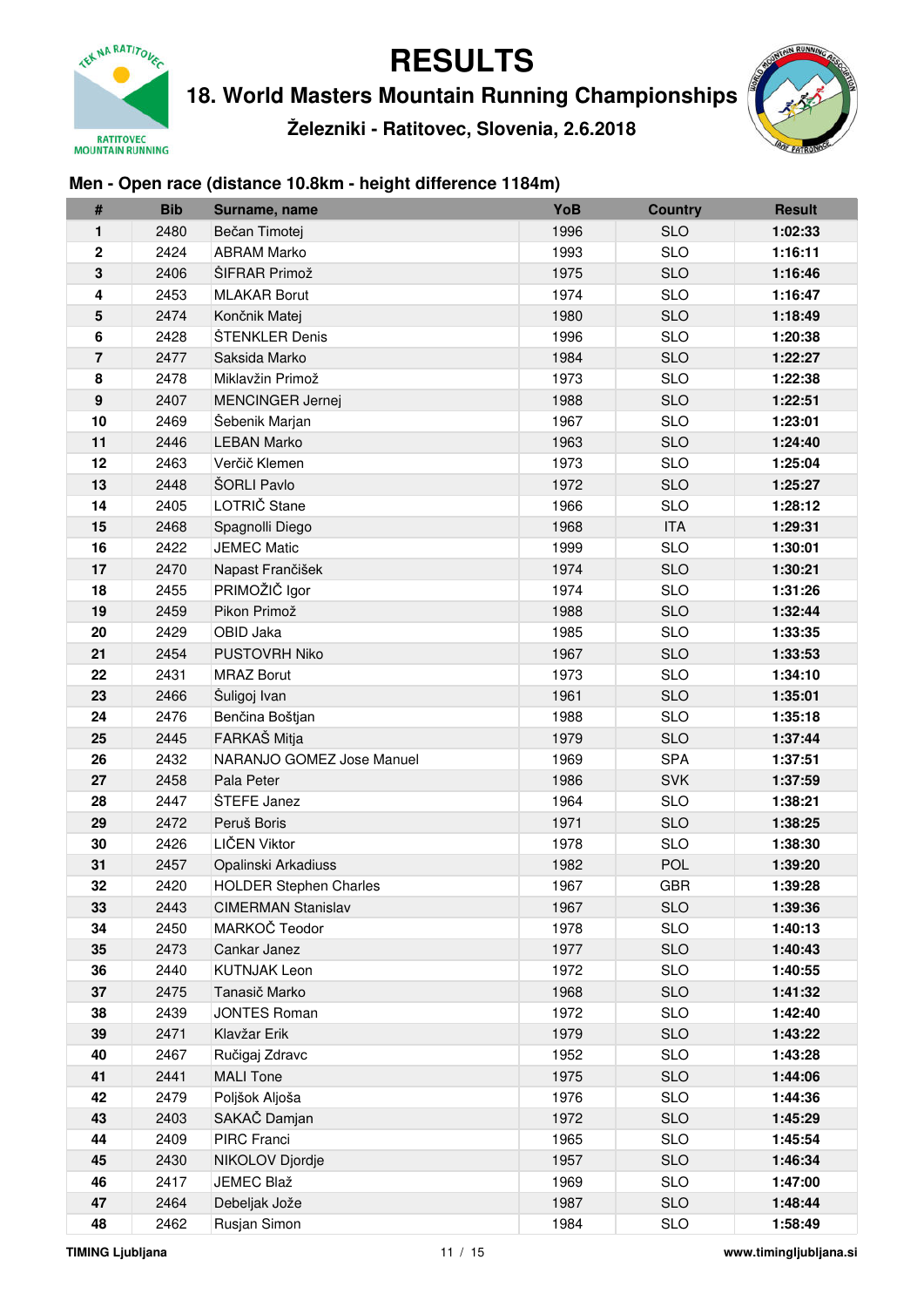

**18. World Masters Mountain Running Championships**

**Železniki - Ratitovec, Slovenia, 2.6.2018**



### **Men - Open race (distance 10.8km - height difference 1184m)**

|    | Bib  | Surname, name | $V$ oB |     | <b>Result</b> |
|----|------|---------------|--------|-----|---------------|
| 49 | 2444 | VRHUNC Jože   | 949    | SLC | 2:17:30       |

### **Team results: Women W75**

| Rang | Countrv | <b>Points</b> | <b>Athletes</b>                                               |
|------|---------|---------------|---------------------------------------------------------------|
|      |         | $12 \,$       | SELLAN lole (3), FUREGON Erminia (4), FRAGIACOMO Cristina (5) |
|      | NOR     |               | NAGELL-DAHL Halldis Marit (1), CARLSEN Eva (2), (0)           |

#### **Team results: Men M75**

| Rang | Country    | Points | <b>Athletes</b>                                |
|------|------------|--------|------------------------------------------------|
|      | GER        | 5      | SEIFFERT Gerold (2), GROSS Georg (3), (0)      |
|      | UKR        | 11     | KRUPSKYY Vastl (4), VOLSKYI Oleksandr (7), (0) |
|      | <b>SLO</b> | 14     | FLORJANCIC Ivan (6), TRONTELJ Miro (8), (0)    |

#### **Team results: Women W70**

| Rang | Country | <b>Points</b> | <b>Athletes</b>                                                      |
|------|---------|---------------|----------------------------------------------------------------------|
|      |         |               | DEL BARBA Eugenia (4), MIRRA Anna Pia (5), BRUNO DI CLARAFOND Daniel |

#### **Team results: Men M70**

| Rang | <b>Country</b> | <b>Points</b> | <b>Athletes</b>                                              |
|------|----------------|---------------|--------------------------------------------------------------|
|      | <b>ITA</b>     | 9             | VALLE Franco (1), PUGLISI Salvatore (3), MILAN Claudio (5)   |
|      | <b>GBR</b>     | 22            | PATTERSON James (2), MILLIGAN Douglas (4), WIKELEY Alan (16) |
|      | <b>SLO</b>     | 22            | JELENC Ivo Janez (10), VRBNJAK Karl (12), (0)                |
| 4    | <b>AUT</b>     | 22            | ALOIS Fink (7), NOLZ Guenther (15), (0)                      |

#### **Team results: Women W65**

| Rang | Countrv    | Points | <b>Athletes</b>                                               |
|------|------------|--------|---------------------------------------------------------------|
|      |            |        | GALBANI Annamaria (1), PATTIS Rosy (2), MARTINI Gabriella (6) |
|      | <b>AUT</b> |        | GROLIG Dorothea (8), FLUNGER Rosi (9), (0)                    |

#### **Team results: Men M65**

| Rang | <b>Country</b> | <b>Points</b> | <b>Athletes</b>                                               |
|------|----------------|---------------|---------------------------------------------------------------|
|      | <b>ITA</b>     | 6             | ACCALAI Adolfo (1), ANDRICH Ivo (2), PORTIGLIOTTI Marino (3)  |
|      | <b>GER</b>     | 24            | VOGLER Reinhart (4), BLUM Siegfried (9), DAUDRICH Viktor (11) |
| 3    | <b>POL</b>     | 33            | RADOMSKI Zbigniew (7), JASEK Tadeusz (10), SIKORA Stefan (16) |
| 4    | <b>SVK</b>     | 34            | KOVÁC Miroslav (8), SVITAK Stanislav (12), LAŠŠÁK Dušan (14)  |
|      | <b>SLO</b>     | 38            | RIHTARIC Marjan (6), LOTRIC Marjan (15), PUDGAR Danilo (17)   |

#### **Team results: Women W60**

| Rang                    | Country | <b>Points</b> | <b>Athletes</b>                                               |                        |
|-------------------------|---------|---------------|---------------------------------------------------------------|------------------------|
|                         | GER     | 11            | SACHS Christine (2), BERGLER Uschi (3), HOFFMANN Brigitte (6) |                        |
| <b>TIMING Liubliana</b> |         |               | 12/15                                                         | www.timingljubljana.si |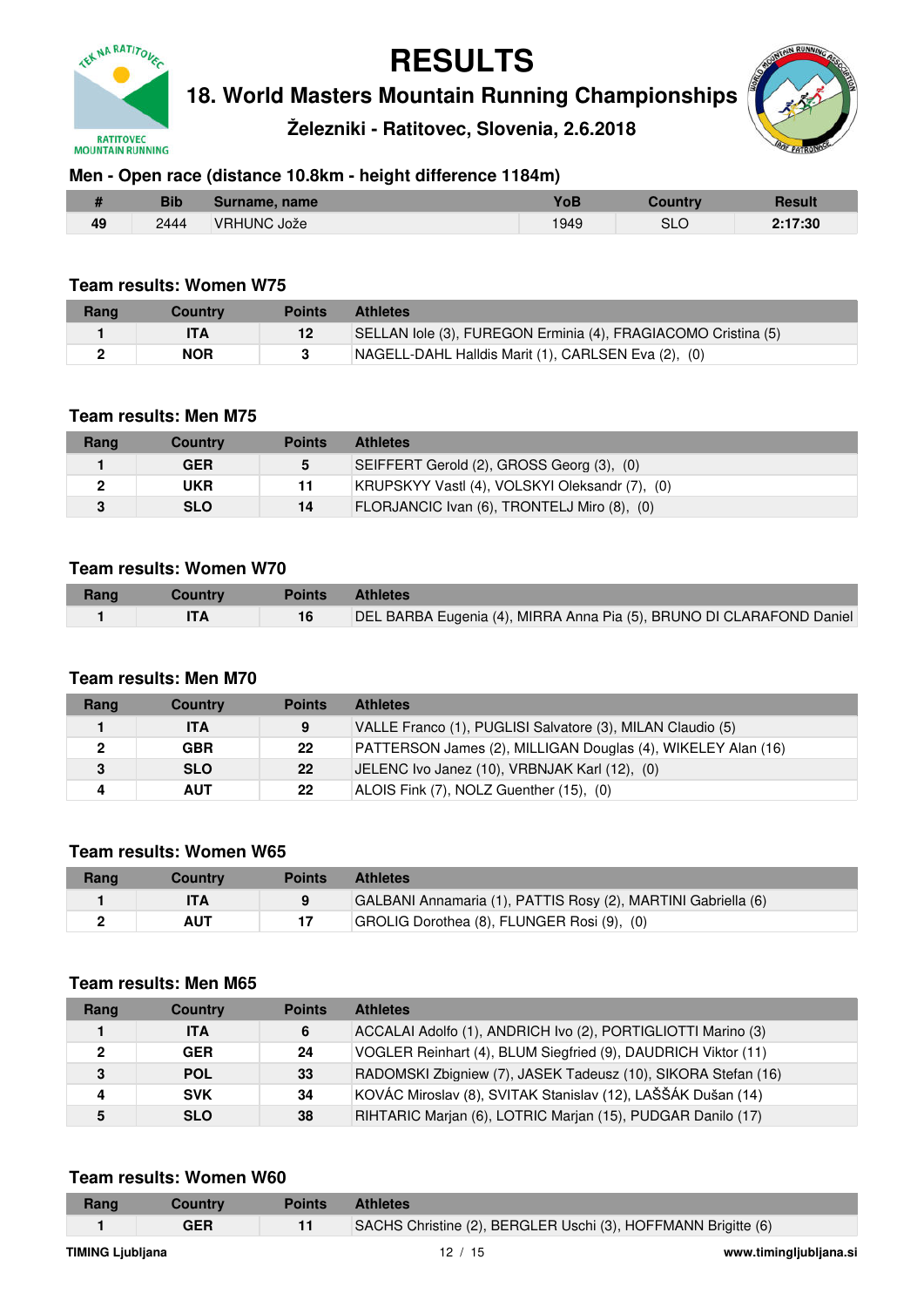

**18. World Masters Mountain Running Championships**

**Železniki - Ratitovec, Slovenia, 2.6.2018**



### **Team results: Women W60**

| Rang         | <b>Country</b> | <b>Points</b> | <b>Athletes</b>                                                     |
|--------------|----------------|---------------|---------------------------------------------------------------------|
| $\mathbf{2}$ | <b>ITA</b>     | 28            | ZIPPERLE Marlene (5), DALL' ARMI Ivana (8), CIZMESIYA Angelika (15) |
| 3            | <b>SVK</b>     | 29            | BUDINSKÁ Eva (7), HARMATOVÁ Marta (9), CHRENKOVÁ Gizela (13)        |
| Δ            | <b>SLO</b>     | 14            | MEŽA Boža (4), CUFER Milojka (10), (0)                              |
| 5            | <b>CZE</b>     | 15            | PAULU Blanka (1), PROCHAZKOVA Irena (14), (0)                       |
|              | <b>GBR</b>     | 23            | PATTON Dot (11), MOTTRAM Jane (12), (0)                             |

#### **Team results: Men M60**

| Rang         | <b>Country</b> | <b>Points</b> | <b>Athletes</b>                                                   |
|--------------|----------------|---------------|-------------------------------------------------------------------|
|              | <b>GER</b>     | 21            | PRAGER Franz (3), FISCHER Georg (6), HOERMANN Otto (12)           |
| $\mathbf{2}$ | <b>ITA</b>     | 27            | TASSI Pier Alberto (5), ENGLARO Gian Paolo (9), NEUKOMM Remo (13) |
| 3            | <b>CZE</b>     | 30            | SMRCKA Miloš (1), KOLÍNEK František (10), URBAN Josef (19)        |
| 4            | <b>SLO</b>     | 43            | JESENKO Andrej (8), PAPIC Milivoj (17), KNAVS Anton (18)          |
| 5            | <b>SVK</b>     | 44            | MELICHERCÍK Bohuslav (7), JURINA Ján (15), SOBEK Miroslav (22)    |
| 6            | <b>GBR</b>     | 82            | READ David C (23), HANLON Dave (28), DILLON Kevin (31)            |
| 7            | <b>AUT</b>     | 13            | FLUNGER Peter (2), OFNER Josef (11), (0)                          |
| 8            | <b>HUN</b>     | 50            | LOHN Miklos (21), FONYÓ SEN Sándor (29), (0)                      |

#### **Team results: Women W55**

| Rang         | <b>Country</b> | <b>Points</b> | <b>Athletes</b>                                                     |
|--------------|----------------|---------------|---------------------------------------------------------------------|
|              | <b>GER</b>     | 14            | HEILIG-DUVENTÄSTER Marie-Luise (1), FLEXEDER Sieglinde (4), FUHRMAN |
| $\mathbf{2}$ | <b>ITA</b>     | 25            | PELLICIOLI Elisa (5), GRICINI Eleonora (8), CASADIO Monica (12)     |
| 3            | <b>CZE</b>     | 39            | VAVRUSOVA Helena (6), PŠTROSSOVÁ Marie (14), SEJKOROVÁ Lenka (19)   |
| Δ            | <b>USA</b>     | 17            | WEST Suzy (7), HOBBS Nancy Hobbs (10), (0)                          |
| 5            | <b>SVK</b>     | 27            | JANCOVÁ Olga (11), POPRACOVÁ Drahomíra (16), (0)                    |
| 6            | <b>SLO</b>     | 28            | ŠORLI Marta (13), MEDJA Marija (15), (0)                            |

#### **Team results: Men M55**

| Rang         | <b>Country</b> | <b>Points</b> | <b>Athletes</b>                                                        |
|--------------|----------------|---------------|------------------------------------------------------------------------|
|              | <b>GBR</b>     | 11            | DONNELLY Colin (2), WHITLIE Stewart (3), WOODS Guy (6)                 |
| $\mathbf{2}$ | <b>ITA</b>     | 26            | TORRESANI Franco (1), BORTOLUZZI Luigi (10), DE PELLEGRIN Gianfranco ( |
| 3            | <b>POL</b>     | 42            | DZIEGIELEWSKI Marek (4), PIECZUROWSKI Slawomir (11), MILOTA Maciej (2  |
| 4            | <b>SLO</b>     | 48            | TERAŽ Franci (12), MRAK Dušan (17), MELINC Stojan (19)                 |
| 5            | <b>GER</b>     | 63            | ESSLER Roland (20), KELLER Jürgen (21), SCHREIBER Jörg (22)            |
| 6            | <b>CZE</b>     | 108           | STRÁNSKÝ Aleš (5), KRCKA Bohuslav (49), MAŠEK Roman (54)               |
|              | <b>SVK</b>     | 114           | VLASATÝ Vladimír (28), ŽELEZNÍK Peter (39), MADAJ Lubomír (47)         |
| 8            | <b>IRL</b>     | 124           | O'DONOGHUE William (30), GYGAX Michael (46), BELL David (48)           |
| 9            | <b>SPA</b>     | 41            | BORRAJO DEL RIO Fernando (8), ARNAU GARZO Jose Antonio (33), (0)       |
| 10           | <b>AUT</b>     | 78            | PUCHER Franz (38), OPETNIK Siegfried (40), (0)                         |

#### **Team results: Women W50**

| Rang | <b>Country</b> | <b>Points</b> | <b>Athletes</b>                                              |
|------|----------------|---------------|--------------------------------------------------------------|
|      |                | 16            | CAROBBIO Nives (1), MENEAN Luigina (7), FORNASA Caterina (8) |
| -    | SLO            | 22            | TUŠAR Mihaela (4), TROBEC Urška (6), ŽLOGAR Ivica (12)       |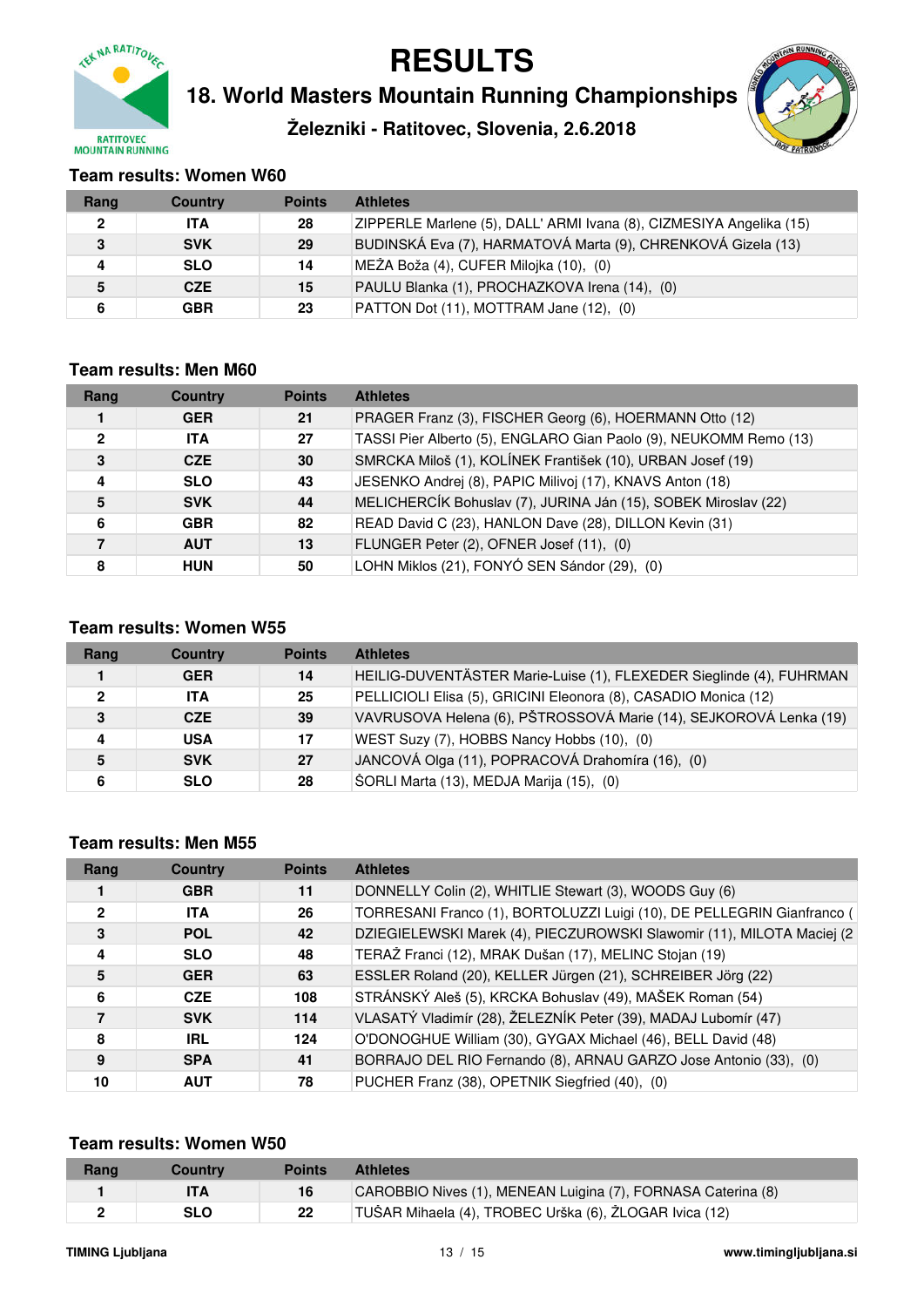

**18. World Masters Mountain Running Championships**

**Železniki - Ratitovec, Slovenia, 2.6.2018**



#### **Team results: Women W50**

| Rang | Country    | Points | <b>Athletes</b>                             |
|------|------------|--------|---------------------------------------------|
|      | <b>CZE</b> | 12     | MATYÁŠOVÁ Jana (3), KLAMPFLOVÁ Eva (9), (0) |
|      | GBR        | 26     | SANDFORD Anne (11), CROWE Kate (15), (0)    |

#### **Team results: Men M50**

| Rang         | <b>Country</b> | <b>Points</b> | <b>Athletes</b>                                              |
|--------------|----------------|---------------|--------------------------------------------------------------|
|              | <b>ITA</b>     | 12            | FREGONA Lucio (2), BOSIO Luciano (4), PASINETTI Germano (6)  |
| $\mathbf{2}$ | <b>SLO</b>     | 14            | CVET Miran (1), STRNAD Simon (5), VIVOD Milan (8)            |
| 3            | <b>CZE</b>     | 49            | JANCÍK Borek (13), BURIÁNEK Roman (15), BURIL František (21) |
| 4            | <b>GBR</b>     | 73            | WOODS Alec (7), MCLURE Neil (26), ROBERTS Alan (40)          |
| 5            | <b>AUT</b>     | 15            | KOZAK Erwin (3), STOPPEL Jürgen (12), (0)                    |
| 6            | <b>GER</b>     | 21            | ELSNER Frank (10), KRISCHER Siegfried (11), (0)              |

### **Team results: Women W45**

| Rang | Countrv | <b>Points</b> | <b>Athletes</b>                                             |
|------|---------|---------------|-------------------------------------------------------------|
|      |         |               | CASARO Elena (1), SATINI Stefania (2), SANTAMARIA Marta (3) |
|      | IRL     |               | MELLING Zoe (8), MCCARTHY Deborah (9), (0)                  |

### **Team results: Men M45**

| Rang         | <b>Country</b> | <b>Points</b> | <b>Athletes</b>                                                   |
|--------------|----------------|---------------|-------------------------------------------------------------------|
|              | <b>ITA</b>     | 7             | DE COLO Daniele (1), ANTONINI Giuseppe (2), BALZARETTI Silvio (4) |
| $\mathbf{2}$ | <b>GER</b>     | 23            | LANGER Thomas (6), SCHNEIDER Heiko (8), WILD Roland (9)           |
| 3            | <b>SLO</b>     | 32            | ALIC Simon (3), BREGAR Metod (12), LENDARO Robert (17)            |
| 4            | <b>SVK</b>     | 77            | FURÁR Milan (23), TOMCÁNY Miroslav (25), JUNGA Marian (29)        |
| 5            | <b>CZE</b>     | 24            | ŽÁK Jírí (10), VACEK Martin (14), (0)                             |
| 6            | <b>NED</b>     | 34            | GEERDINK Björn (16), GEERDINK Maykel (18), (0)                    |
|              | <b>USA</b>     | 34            | GRAUCH Chris (7), GLASS Charles (27), (0)                         |

#### **Team results: Women W40**

| Rang | Country    | <b>Points</b> | <b>Athletes</b>                                               |
|------|------------|---------------|---------------------------------------------------------------|
|      | <b>ITA</b> | 9             | CONFORTOLA Antonella (1), FINIZIO Anna (2), ROMANIN Paola (6) |
|      | IRL        | 19            | WASSON Gillian (3), QUINN Rebecca (5), O'CALLAGHAN Helen (11) |
|      | <b>CZE</b> | 17            | KOLÍNKOVÁ Hana (7), ŠIMUNKOVÁ Pavla (10), (0)                 |

#### **Team results: Men M40**

| Rang | <b>Country</b> | <b>Points</b> | <b>Athletes</b>                                                      |
|------|----------------|---------------|----------------------------------------------------------------------|
|      | <b>DEN</b>     | 11            | MADSEN Christian (2), OLSEN Rune (3), S?RENSEN Michael (6)           |
| 2    | <b>AUT</b>     | 37            | KECKEIS Stefan (4), HAMMER Gernot (16), ULM Markus (17)              |
| 3    | <b>SLO</b>     | 37            | JANŽEKOVIC Stanko (5), FILIPIC Elis (13), PINTAR Boštjan (19)        |
| 4    | <b>ITA</b>     | 41            | DA PRA' Olivo (9), MORASSI Alessandro (14), TAGLIAFERRI Claudio (18) |
| 5    | <b>CZE</b>     | 41            | KRÁL Jindrich (7), BRYCHTA Jiri (12), MAREK Jiri (22)                |
| 6    | <b>USA</b>     | 28            | MANNING Tommy (1), HITZ Cj (27), (0)                                 |
|      | <b>HUN</b>     | 29            | VARGA József (8), SZOLLOS Andras (21), (0)                           |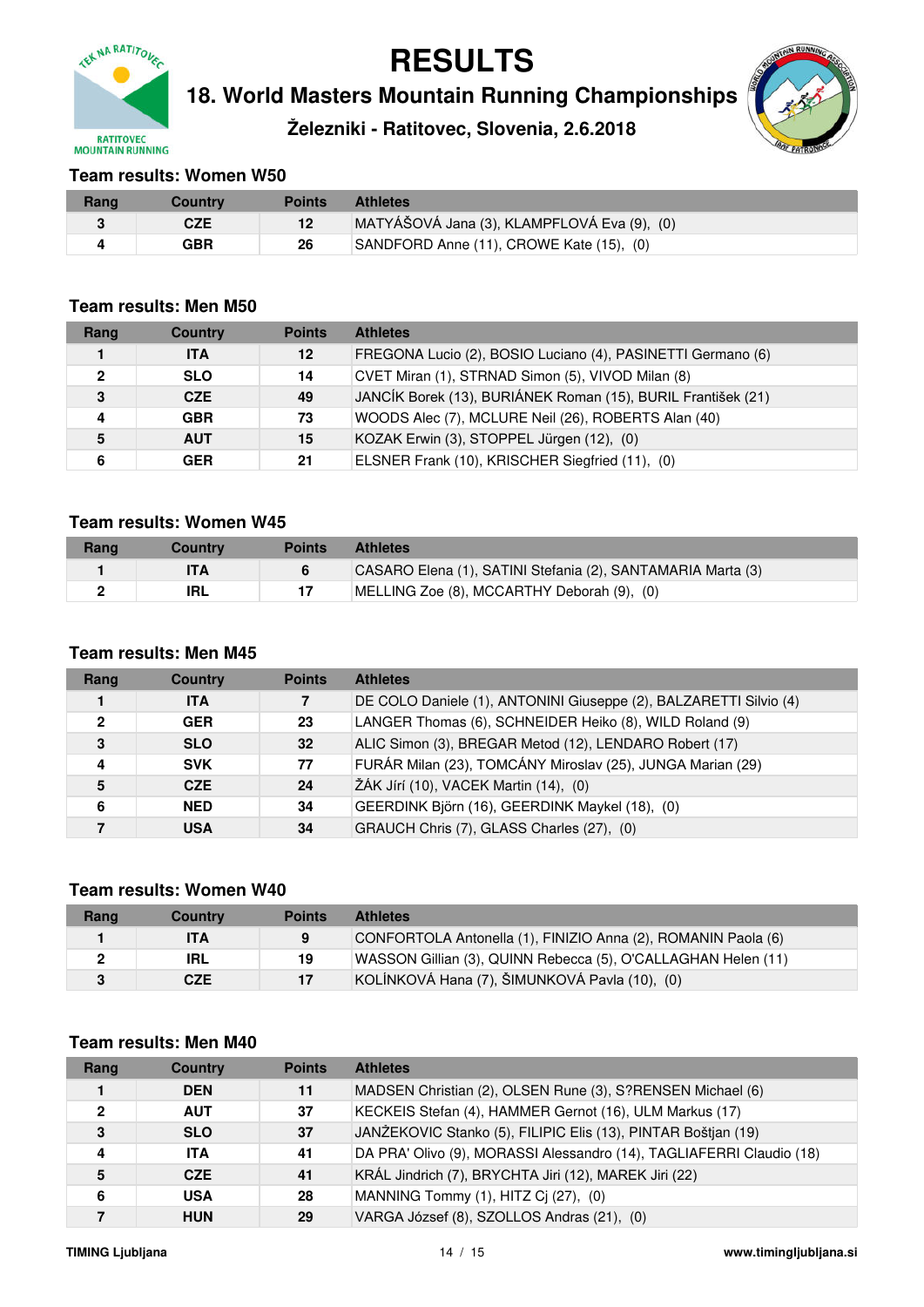

**18. World Masters Mountain Running Championships**

**Železniki - Ratitovec, Slovenia, 2.6.2018**



#### **Team results: Men M40**

| Rang | Countrv    | <b>Points</b> | <b>Athletes</b>                                  |
|------|------------|---------------|--------------------------------------------------|
|      | <b>GER</b> | 41            | WÄGER Wolfgang (11), SCHWARZ Alexander (30), (0) |

#### **Team results: Women W35**

| Rang | Country    | <b>Points</b> | <b>Athletes</b>                                                   |
|------|------------|---------------|-------------------------------------------------------------------|
|      | <b>CZE</b> | 16            | DUŠKOVÁ Lenka (3), BRYCHTOVA Zuzana (6), BLUMENTRITOVA Simona (7) |

#### **Team results: Men M35**

| Rang | <b>Country</b> | <b>Points</b> | <b>Athletes</b>                                              |
|------|----------------|---------------|--------------------------------------------------------------|
|      | <b>GBR</b>     | 22            | DAVIES Andrew (1), MOUNSEY Ben (5), FRESHWATER Craig (16)    |
| 2    | <b>SLO</b>     | 23            | ŽONTAR Aleš (2), GLOBOCNIK Dusan (10), JAKŠA Matej (11)      |
| 3    | <b>HUN</b>     | 34            | FONYÓ Sándor (6), PELSOCZY Attila (8), DR. BOGNAR Csaba (20) |
| 4    | <b>CZE</b>     | 39            | JAN Herda (7), TUREK Martin (9), ŠIMUNEK Jan (23)            |
| 5    | <b>ITA</b>     | 28            | GRISMONDI Giacomo (13), TORELLO VIERA Carlo (15), (0)        |
|      | <b>SVK</b>     | 41            | LICKO Matus (17), FURÁR Ivan (24), (0)                       |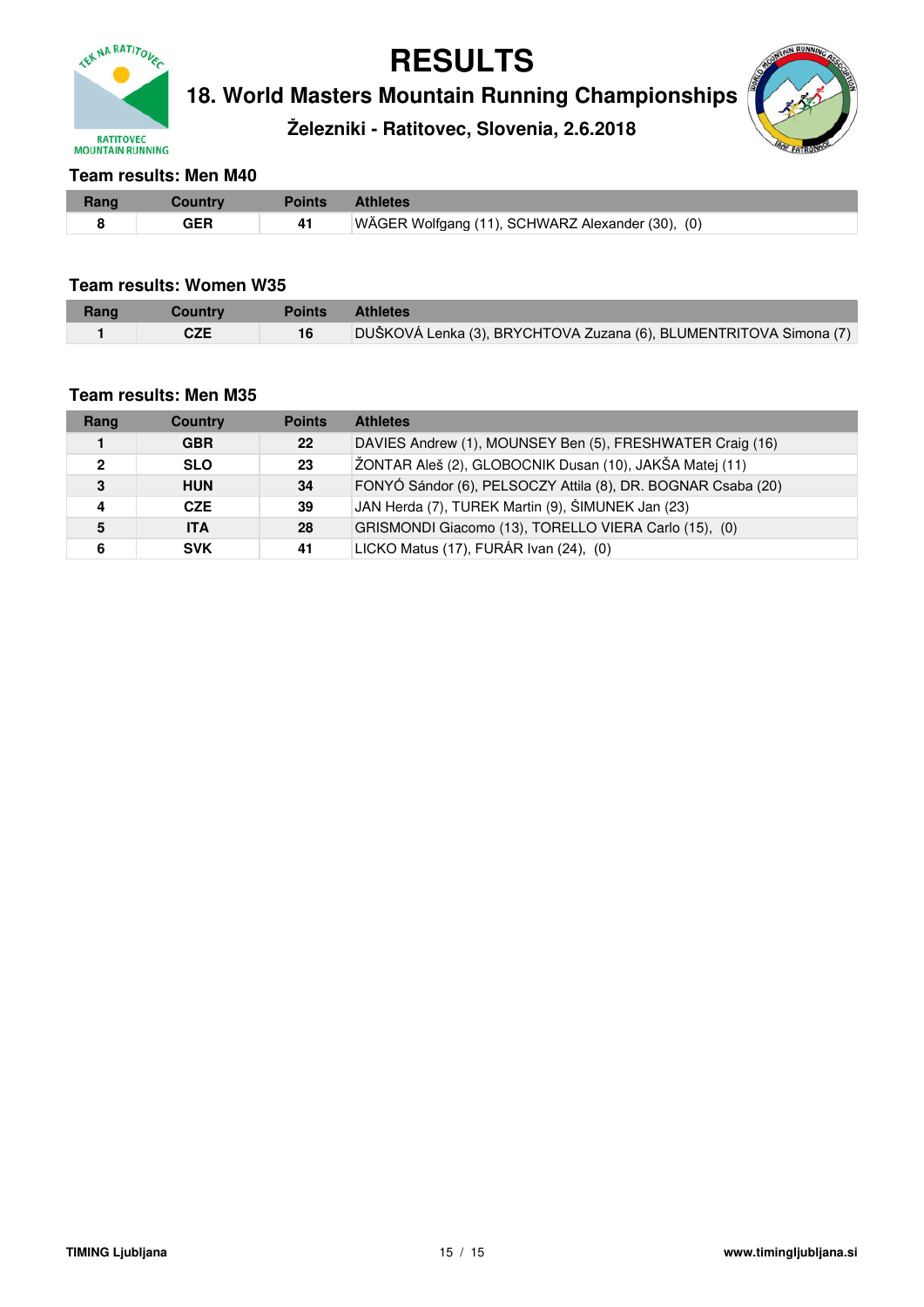

# **REZULTATI**

## **Prvenstvo Slovenije v gorskih tekih za veterane**

**Železniki - Ratitovec, Slovenia, 2.6.2018**

#### **Državno prvenstvo veteranov - Ženske W65 (razdalja 7.2km - višinska razlika 869m)**

| <b>Bib</b> | Surname, name          | YoB  | <b>Country</b> | <b>Result</b> |
|------------|------------------------|------|----------------|---------------|
| 1706       | <b>GRM Olga</b>        | 1949 | SLO            | 1:14:22       |
| 1911       | HOČEVAR TRONTELJ Silva | 1943 | <b>SLO</b>     | 2:17:55       |

#### **Državno prvenstvo veteranov - Moški M65 (razdalja 7.2km - višinska razlika 869m)**

| #            | <b>Bib</b> | Surname, name          | YoB  | <b>Country</b> | <b>Result</b> |
|--------------|------------|------------------------|------|----------------|---------------|
|              | 1824       | <b>RIHTARIC Marjan</b> | 1951 | <b>SLO</b>     | 0:59:45       |
| $\mathbf{2}$ | 1814       | LOTRIČ Marjan          | 1951 | <b>SLO</b>     | 1:05:56       |
| 3            | 1803       | <b>PUDGAR Danilo</b>   | 1952 | <b>SLO</b>     | 1:08:28       |
| 4            | 2014       | JELENC Ivo Janez       | 1948 | <b>SLO</b>     | 1:15:41       |
| 5            | 2207       | FLORJANČIČ Ivan        | 1941 | <b>SLO</b>     | 1:24:39       |
| 6            | 2001       | <b>VRBNJAK Karl</b>    | 1945 | <b>SLO</b>     | 1:25:55       |
|              | 2216       | <b>TRONTELJ Miro</b>   | 1940 | <b>SLO</b>     | 1:52:52       |

#### **Državno prvenstvo veteranov - Ženske W60 (razdalja 7.2km - višinska razlika 869m)**

| <b>Bib</b> | Surname, name  | YoB  | Country | Result  |
|------------|----------------|------|---------|---------|
| 1410       | MEŻA Boža      | 1957 | SLO     | 1:09:30 |
| 1412       | ∣ČUFER Miloika | 1954 | SLO     | 1:20:30 |

#### **Državno prvenstvo veteranov - Moški M60 (razdalja 7.2km - višinska razlika 869m)**

| # | <b>Bib</b> | Surname, name       | YoB  | <b>Country</b> | <b>Result</b> |
|---|------------|---------------------|------|----------------|---------------|
|   | 1221       | <b>GALIN Bojan</b>  | 1958 | <b>SLO</b>     | 0:56:48       |
| 2 | 1517       | JESENKO Andrej      | 1957 | <b>SLO</b>     | 0:58:00       |
| 3 | 1219       | <b>TAVČAR Brane</b> | 1958 | <b>SLO</b>     | 1:02:37       |
| 4 | 1501       | PAPIČ Milivoj       | 1956 | <b>SLO</b>     | 1:07:44       |
| 5 | 1515       | <b>KNAVS Anton</b>  | 1956 | <b>SLO</b>     | 1:08:44       |
| 6 | 1524       | KOGOVŠEK Stane      | 1956 | <b>SLO</b>     | 1:14:31       |

#### **Državno prvenstvo veteranov - Ženske W55 (razdalja 7.2km - višinska razlika 869m)**

|   | <b>Bib</b> | Surname, name | YoB  | Country | <b>Result</b> |
|---|------------|---------------|------|---------|---------------|
|   | 1113       | SORLI Marta   | 1962 | SLO     | 1:10:18       |
| - | 111        | MEDJA Marija  | 1961 | SLO     | 1:13:44       |

#### **Državno prvenstvo veteranov - Moški M55 (razdalja 7.2km - višinska razlika 869m)**

| #            | <b>Bib</b> | Surname, name          | YoB  | <b>Country</b> | <b>Result</b> |
|--------------|------------|------------------------|------|----------------|---------------|
|              | 1216       | TERAŽ Franci           | 1962 | <b>SLO</b>     | 0:53:47       |
| $\mathbf{2}$ | 1217       | MRAK Dušan             | 1961 | <b>SLO</b>     | 0:55:27       |
| 3            | 1255       | <b>MELINC Stojan</b>   | 1962 | <b>SLO</b>     | 0:56:13       |
| 4            | 1244       | <b>HOMEC Stane</b>     | 1959 | <b>SLO</b>     | 1:00:58       |
| 5            | 1238       | KOŽUH Bojan            | 1962 | <b>SLO</b>     | 1:02:08       |
| 6            | 1243       | <b>MACUH Peter</b>     | 1961 | <b>SLO</b>     | 1:06:15       |
| 7            | 1225       | <b>JAVORNIK Stanko</b> | 1962 | <b>SLO</b>     | 1:08:07       |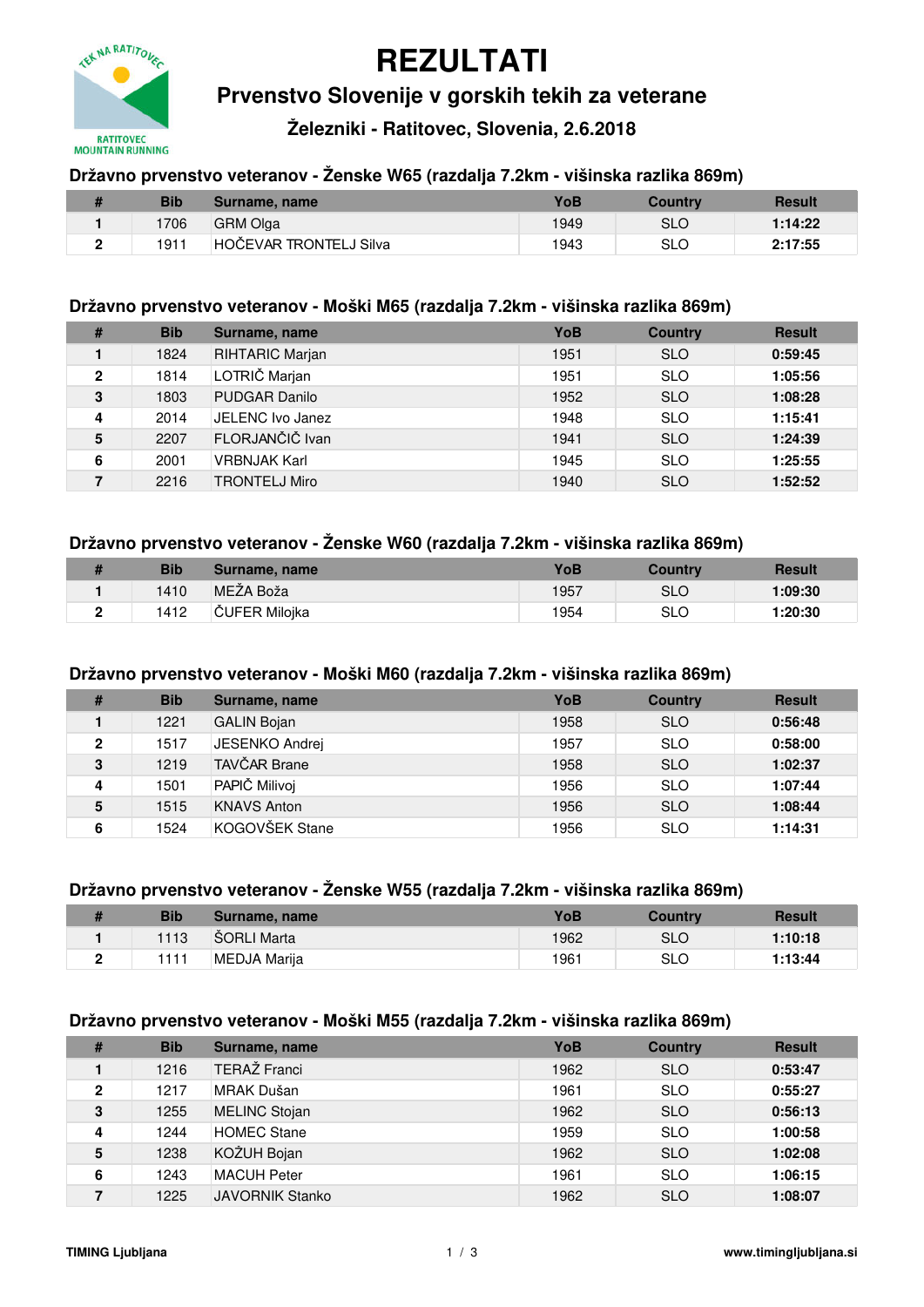

## **REZULTATI**

**Prvenstvo Slovenije v gorskih tekih za veterane**

**Železniki - Ratitovec, Slovenia, 2.6.2018**

### **Državno prvenstvo veteranov - Ženske W50 (razdalja 7.2km - višinska razlika 869m)**

|   | <b>Bib</b> | Surname, name   | YoB  | Country    | <b>Result</b> |
|---|------------|-----------------|------|------------|---------------|
|   | 812        | TUŠAR Mihaela   | 1966 | <b>SLO</b> | 0:59:55       |
|   | 811        | TROBEC Urška    | 1967 | <b>SLO</b> | 1:02:20       |
| 3 | 810        | ŽLOGAR Ivica    | 1967 | <b>SLO</b> | 1:14:26       |
| Δ | 805        | JESENKO Andreia | 1966 | <b>SLO</b> | 1:24:38       |

#### **Državno prvenstvo veteranov - Moški M50 (razdalja 10.8km - višinska razlika 1184m)**

| # | <b>Bib</b> | Surname, name       | YoB  | <b>Country</b> | <b>Result</b> |
|---|------------|---------------------|------|----------------|---------------|
|   | 927        | <b>CVET Miran</b>   | 1968 | <b>SLO</b>     | 1:02:22       |
| 2 | 929        | STRNAD Simon        | 1967 | <b>SLO</b>     | 1:11:54       |
| 3 | 914        | VIVOD Milan         | 1966 | <b>SLO</b>     | 1:13:48       |
| 4 | 617        | VIDEČNIK Anton      | 1968 | <b>SLO</b>     | 1:27:00       |
| 5 | 903        | CVELBAR Igor        | 1963 | <b>SLO</b>     | 1:34:21       |
| 6 | 900        | <b>SIPEC Robert</b> | 1966 | <b>SLO</b>     | 1:35:23       |

#### **Državno prvenstvo veteranov - Ženske W45 (razdalja 7.2km - višinska razlika 869m)**

| . . | <b>Bib</b> | ne, name<br>Surnan |  |  |
|-----|------------|--------------------|--|--|
|     |            |                    |  |  |

#### **Državno prvenstvo veteranov - Moški M45 (razdalja 10.8km - višinska razlika 1184m)**

| #            | <b>Bib</b> | Surname, name         | YoB  | <b>Country</b> | <b>Result</b> |
|--------------|------------|-----------------------|------|----------------|---------------|
|              | 633        | ALIČ Simon            | 1971 | <b>SLO</b>     | 1:07:37       |
| $\mathbf{2}$ | 609        | <b>BREGAR Metod</b>   | 1969 | <b>SLO</b>     | 1:14:43       |
| 3            | 647        | <b>LENDARO Robert</b> | 1970 | <b>SLO</b>     | 1:17:03       |
| 4            | 632        | <b>STOR Ales</b>      | 1971 | <b>SLO</b>     | 1:18:08       |
| 5            | 615        | JANJATOVIČ Mirko      | 1971 | <b>SLO</b>     | 1:21:04       |
| 6            | 643        | <b>DRASLER Boris</b>  | 1970 | <b>SLO</b>     | 1:26:01       |
| 7            | 658        | KAVČIČ Marjan         | 1969 | <b>SLO</b>     | 1:26:18       |
| 8            | 612        | KRŽIČ Slavko          | 1969 | <b>SLO</b>     | 1:28:19       |
| 9            | 640        | <b>RUPAR Robert</b>   | 1969 | <b>SLO</b>     | 1:29:24       |
| 10           | 606        | FRELIH Janez          | 1969 | <b>SLO</b>     | 1:31:36       |
| 11           | 631        | ROZMAN Andrej         | 1969 | <b>SLO</b>     | 1:44:50       |

#### **Državno prvenstvo veteranov - Ženske W40 (razdalja 7.2km - višinska razlika 869m)**

| ш | Bib | Surname, name | YoB  | Country | Resul   |
|---|-----|---------------|------|---------|---------|
|   | 266 | KLANČNIK Anja | 1978 | SLC     | 1:04:13 |

#### **Državno prvenstvo veteranov - Moški M40 (razdalja 10.8km - višinska razlika 1184m)**

| # | <b>Bib</b> | Surname, name      | YoB  | <b>Country</b> | <b>Result</b> |
|---|------------|--------------------|------|----------------|---------------|
|   | 376        | JANŽEKOVIČ Stanko  | 1976 | <b>SLO</b>     | 1:10:21       |
| 2 | 123        | GLOBOCNIK Dusan    | 1978 | <b>SLO</b>     | 1:14:10       |
| 3 | 384        | FII IPIČ FIIS      | 1977 | <b>SLO</b>     | 1:14:45       |
|   | 387        | PINTAR Boštian     | 1974 | <b>SLO</b>     | 1:15:56       |
| 5 | 360        | <b>KUHAR Goran</b> | 1974 | <b>SLO</b>     | 1:19:22       |